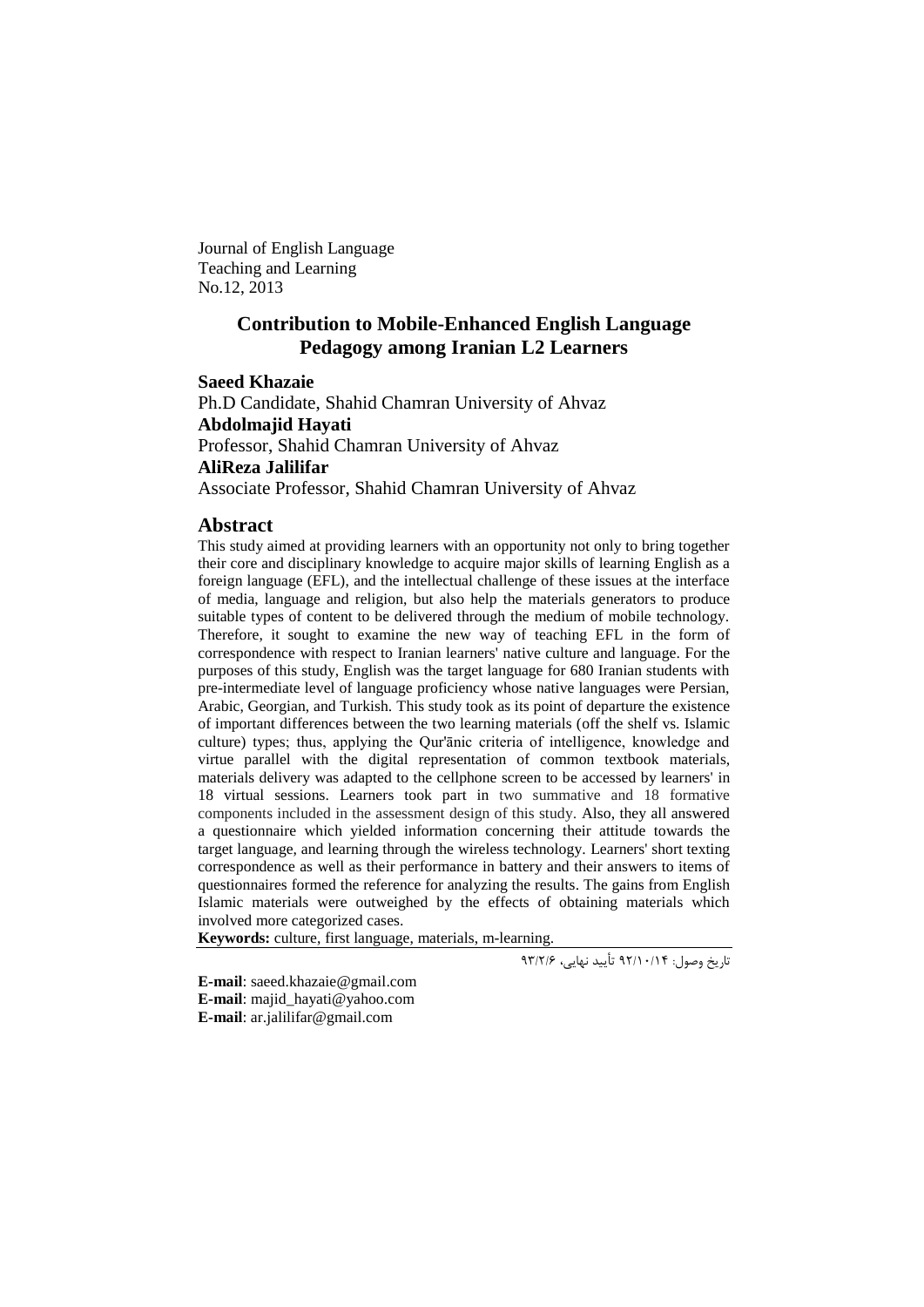## **Introduction**

On the basis of previous years' analysis, it can be inferred that the weakening of conventional teacher dominance, basic features of formal learning, is paralleled by high-frequent social communication, whose tools and technological base are potentially created by mobile communication techniques (Nyiri, 2009).

Other researchers have theorized that mobile-enhanced learning as an artificial community can provide some unexpected benefits for language and culture learning (Traxler, 2007; Ally, 2009). In particular, they assert the hypothesis that the non-formal way of teaching didactic content is a supporting setting where learners can feel free to make mistakes without any dire impact, in contrast to a learner who is studying in the formal situation and makes a mistake which can have remaining outcome (Alsayed, 2003).

Language is the most powerful way in communication world. It improves the quality of life and shows how people from different places live and think. Because of sociability of human being, language is considered one of the important aspects of human life progress (Ebadi, Salehzadeh, Janfaza, Assemi, & Abbasi, 2012). Promotion of language proficiency level helps the L2 learners to understand behavior from the perspective of the members of a culture, and thus behave in a way that would be understood by members of the culture in the intended way.

Of course, Gleitman, Liberman, & Osherson (2004) points out that since language is not simply communication, but a way to coordinate behavior, to use a common language, individuals must give up some freedom. They cannot retain the right to attach whatever verbal labels they like. To communicate, individuals must tailor their expressions to meet the expectations of others (Lazear, 1999, p. 97). Understanding language as a social practice requires learners to engage in tasks in which they create and interpret meaning, and in which they can communicate their own personal meanings and develop personal connections with the new language. However, that poor conventional manner of pedagogy has caused students grow up in culturally impoverished environments of language pedagogy that limit their subsequent development and, ultimately, their academic success.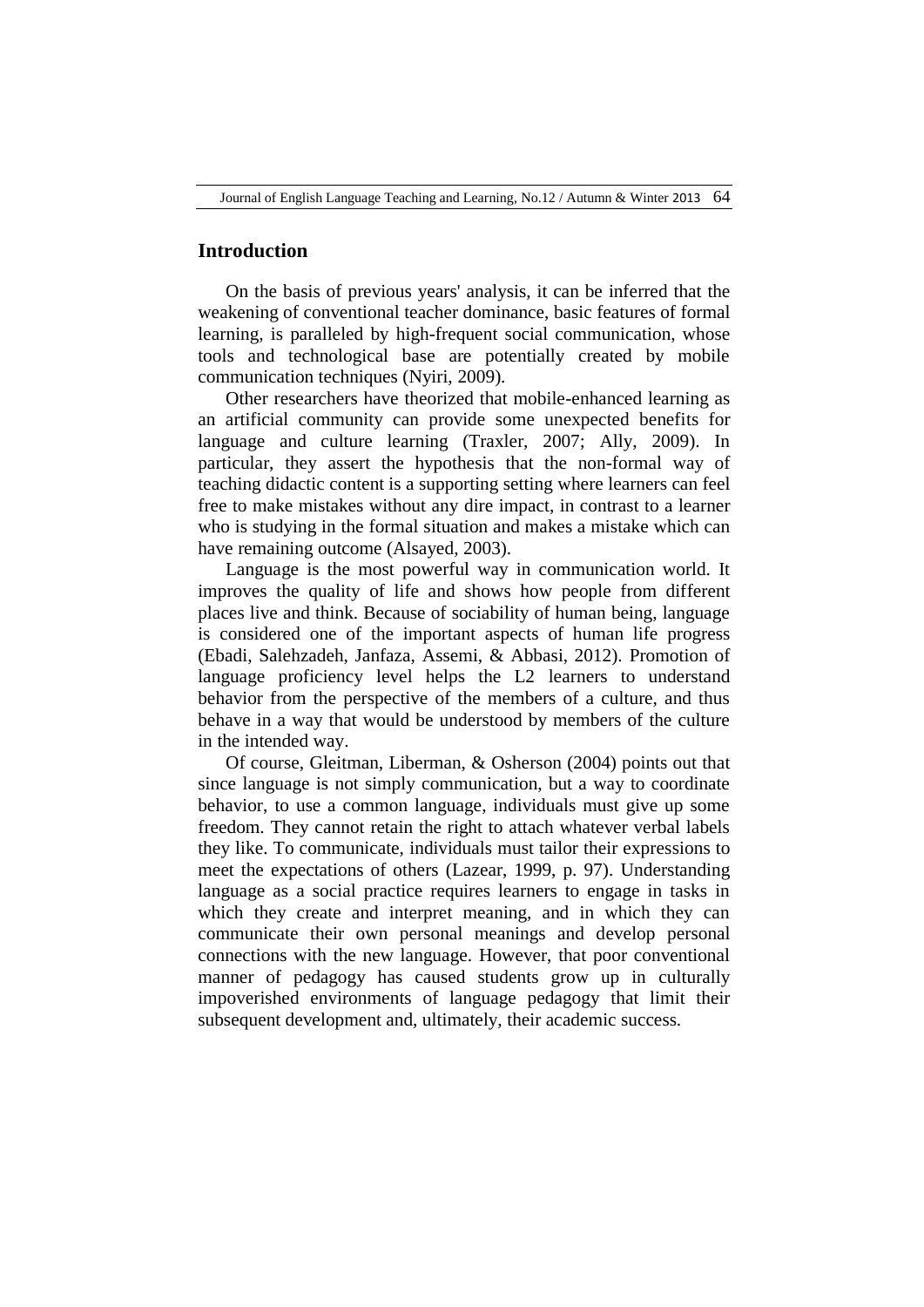After the introduction of the 'Direct Method' into the English language teaching, cultural elements began to be considered as an important aspect of learning the language, and in post method era, cultural background knowledge is accepted as an inseparable part of teaching language. Nowadays, in the realm of language pedagogy acquiring cultural knowledge of a target language is often called the fifth skill in language learning (Hong, 2008). However, multiculturalism, or the tolerance by a society of many different cultures and languages, as Lazear (1999) defines seems to be on the rise in Iran. Multiculturalism, for good or bad, takes the view that Iranians speak many languages and have many different cultures.

Iranian's classrooms look like many other classrooms over the world in which teachers are challenged by the diverse linguistic, cultural, and socioeconomic backgrounds of their students. How textbooks generators and instructors respond to this diversity will depend on whether they view students' language and cultural experiences as assets on which they can draw in support of school learning or deficiencies that must be overcome before students can succeed academically (Dudley-Marling & Lucas, 2009). With content analysis of English course textbooks published by Iran's ministry of education, Khajavi and Abbasian (2011) reported that authors of these textbooks have avoided cultural matters of foreign countries as much as possible. As a result, textbooks are mostly neutral in terms of culture (p. 181).

Hidalgo, Hall, and Jacobs (1995) state "… the growth of (modern) education reflects a new way that humans view pedagogy. We believe that many of the changes in human's view of the pedagogy have parallels in current trends in language teaching methodology" (p. 271). Hence, the possibility of change in cultural inheritance must not be ruled out at the time of designing instructional materials because they will become static and lose not only their vitality, but also their fortified status.

Hjarvard (2004) elaborated on the status of English language pedagogy in past two or three decades, English has gained a particular status among languages. It is nowadays a lingua franca. It is the link for spoken and written communication across national borderlines. Different languages have also been affected by the hegemony of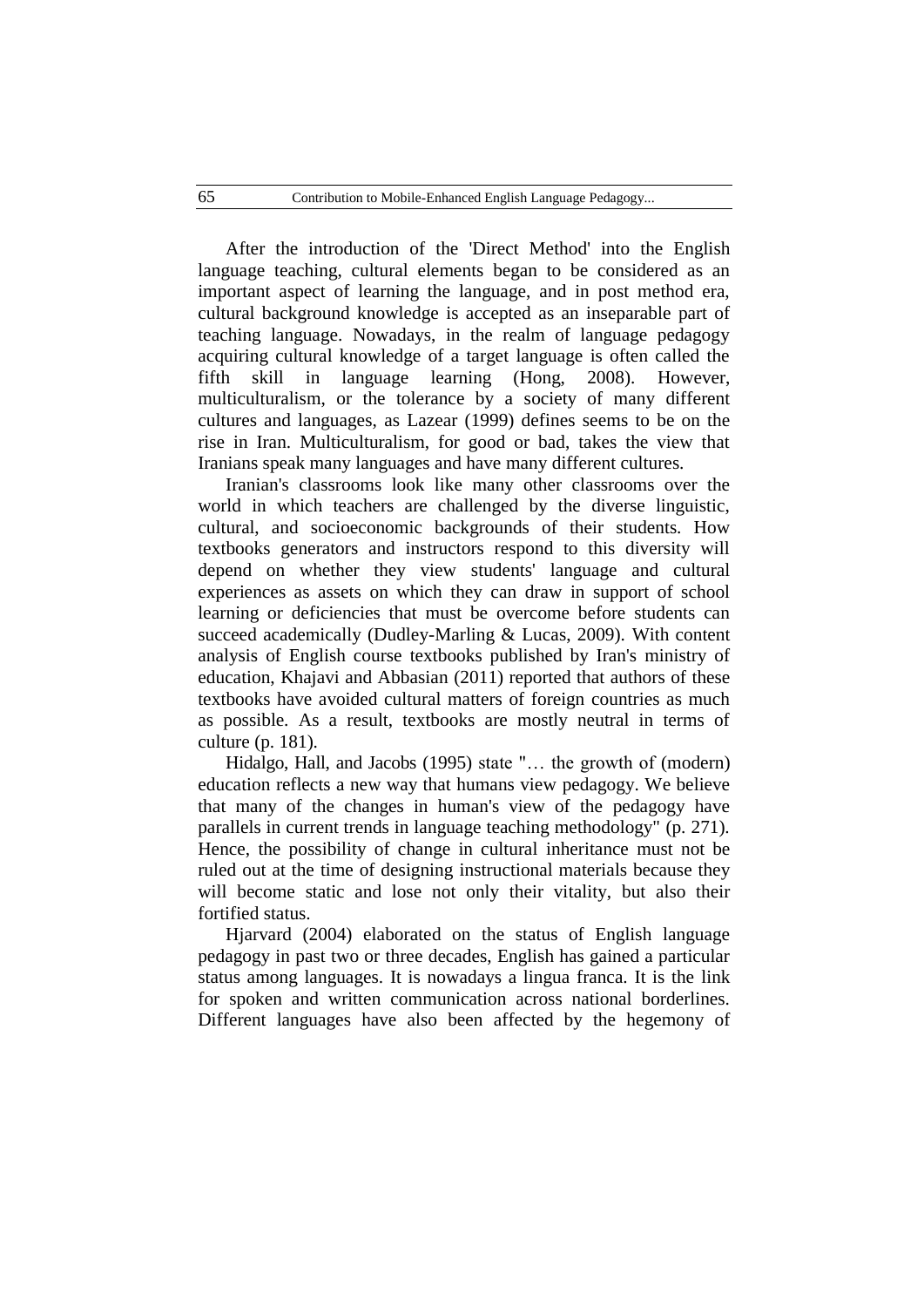English, disposing to niche English words, pronunciation, word and order in their languages. Though teaching English as a foreign language (EFL) to non-English citizens helps them to conduct equitable and harmonious interactions with other individuals and communities, English as an international language (EIL) has not lived peacefully with other local languages and it has been caused globalization and particular use of English has been viewed as dangerous (Zughoul, 2003). In fact, globalization does not mean that the whole world is going to be extricably connected. The interconnected world does not mean that homogenous. The world is not going to be homogenous and the heterogeneity is always involved (Jalilifar & Beitsayyah, 2011). Witt (2000) asserts that the position of status for English is really eccentric in that no other language has been so significant for international communication and at the same time met with animosity. Increasingly fewer local communities are unaffected by globalization in the twenty-first century (Rebecca & McKinlay, 2012). Linguistic aspects of globalization have not received as much attention as other areas; however, language has been affected by globalization in a profound way. In the climate of rapid change, there is increasing concern about our social cohesion. Feeling a sense of dissociation ensuing from globalization and the digital revolution requires citizens to be informed and concerned about their community and in action in it (Sutton, 2008).

Although in our post-modern context, the rise of the power and emplacement of the media has gone with the apparent deterioration of the power and authority of religion in the local and wider culture (Morris, 2009), common culture and common language make interaction between individuals easy. They have fresh impetus to learn the other languages and cultures so that they have a larger pool of potential interaction partners (Finkel, Eastwick, Karney, Reis, &Sprecher, 2012).Thus, exploiting media for enhancing the role of religion seems inevitable.

As Farrell (2003) argues, the differences in the users' relationship to these new technologies (e.g., technology savvyness, education, gender, religion, ideology, culture, or identity) and in their manners of appropriating such tools for communicative goals will both enrich and challenge communication and information exchange within and across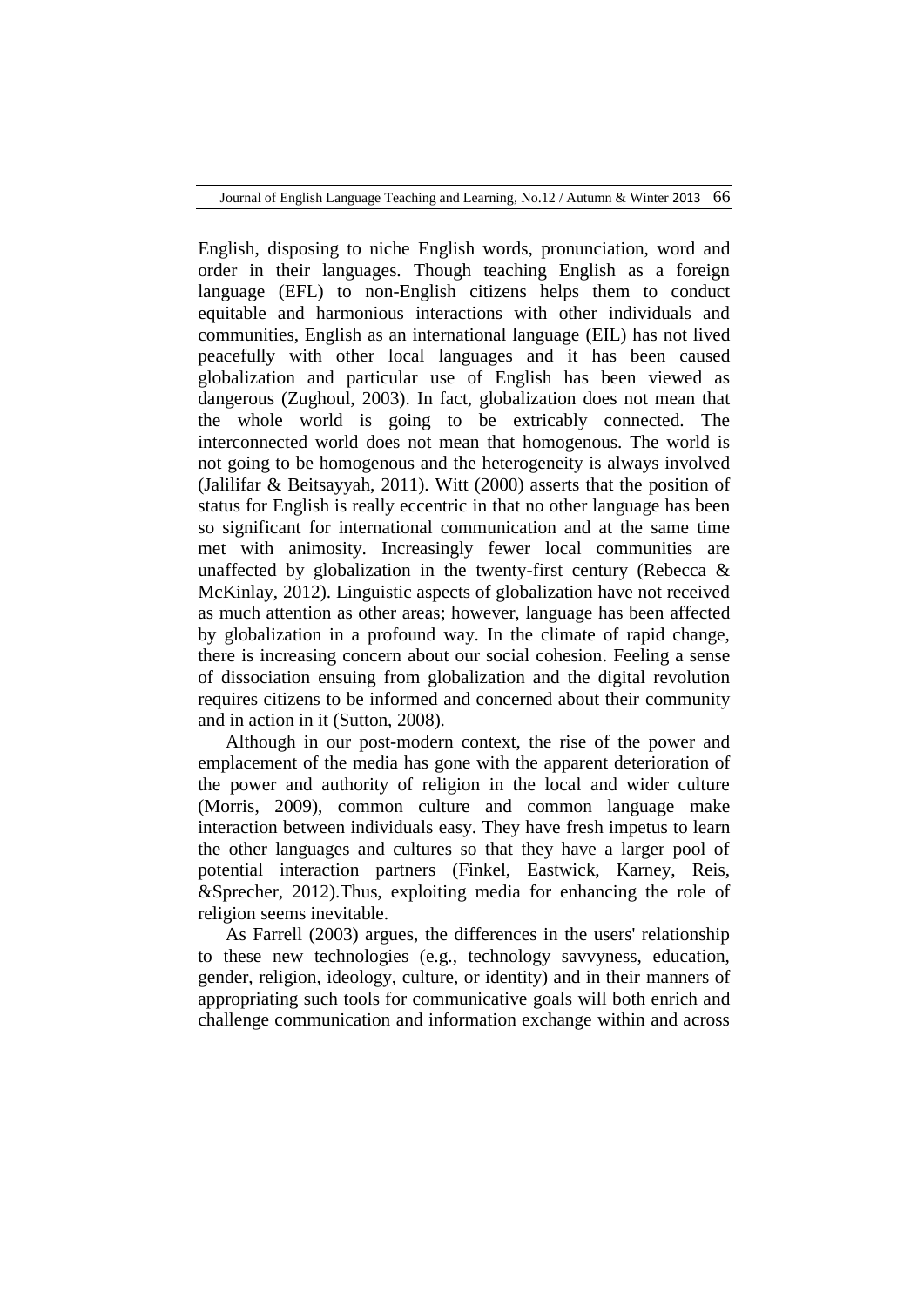communities of practice (p.6). In other words, the ways of communicating with new technology tools in one culture, one text, one language, or one modality are not going to be exactly similar in another culture, text, language, or agent. Though the rapid change in information and technology has made written literacy culture more easily obtainable; the era of emailing, texting, and other social networking drives citizens toward a written literacy culture that leaves them an uncertain standard of English, with the interactants having an equivocal, virtual characteristic (Gunawan, 2009).

Such differences are often reflective of the sociocultural and technological environments where their members adapted to the manners of thinking and being around technology that are characteristic of their own culture, ideology, and other eccentricities shaping their unique modern communities(Alsup & Myers, 2007).

In the era of Muslim's access to new technologies that afford them unprecedented ways to reinterpret, appropriate, and negotiate mass distributed texts in multiple forms, these global interactions open new vistas to citizens with different interpretive positions, and necessitate an examination of underlying cultural assumptions and beliefs that frame communications. Hence, uncovering differences among the members of a global community and how globalization positions their languages, identities, communities will need to become the core principles at the time of developing didactic materials within the contexts of global mass mediation, multimodal communications.

Islam aims at producing human resources following the Islamic teachings especially spirituality and morality. The goal can be materialized through the different formal and non-formal channels of education. Islamic education in the non-formal process is not negligible and its role deserves to be considered significant in comparison with that of formal Islamic education. Though in society a great number of citizens with their enthusiasm are devoted to bestowing Islamic education, no technique is usually employed for delivering Islamic instructions through non formal channel of delivery (Alam & Muzahid, 2006).

The interconnectedness between cultural globalization, identity formation and English language pedagogy has started getting the attention from EFL educators (Higgins, 2009; Kubota & Lin, 2009;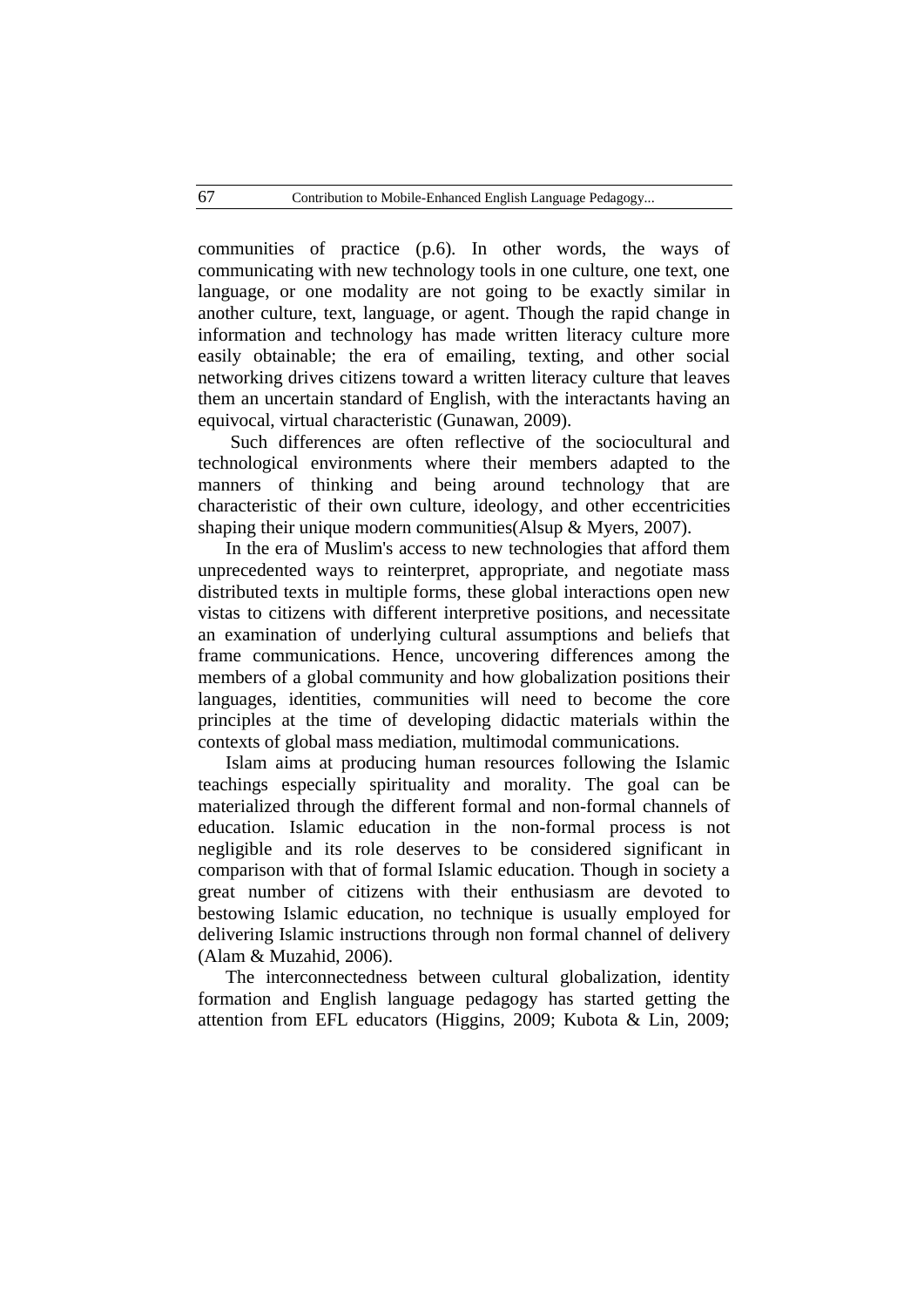Lin, 2008; Regalado, 2008). The model presented in this study focuses on common Islamic culture and the facilitation of pedagogy, defined broadly to include international interaction as well. Accordingly, with focus on the application of Islamic culture in the non-formal setting of teaching and learning English it attempted to create a sound and balanced pedagogical environment in society with moral and spiritual values.

## **Research Questions**

The purpose of the study was to help elementary English teachers and materials developers in interpreting globalization and seeking for any reflection or influence on their practices in the non-formal trend of learning language through the medium of mobile technology and in this way to design a module for Iranian learners and their L2 English learning program that reflects the world view, values and patterns of social interaction of the community in which it is situated. As a result the main questions in this study are as follows:

1. Do Iranian learners of different first languages (Arabic, Georgian, Persian, & Turkish) learn English language materials differently through different types of content (Islamic culturebased vs. off the shelf) in mobile-enhanced environment?

It must be noted that the general questions can be broken down to a number of corollaries in order to capture the following interactional effects:

a. one-size-fits-all digital L2 materials, namely mere translation of paper-based materials into digital ones to be represented via cellphone, vs. culture-based L2 materials; that is, new types of Islamic culturebased materials adapted to be represented via cellphone delivery b. Cued vs. non-cued delivery of materials

c. Learners' first language, namely, Arabic, Georgian, Persian, and Turkish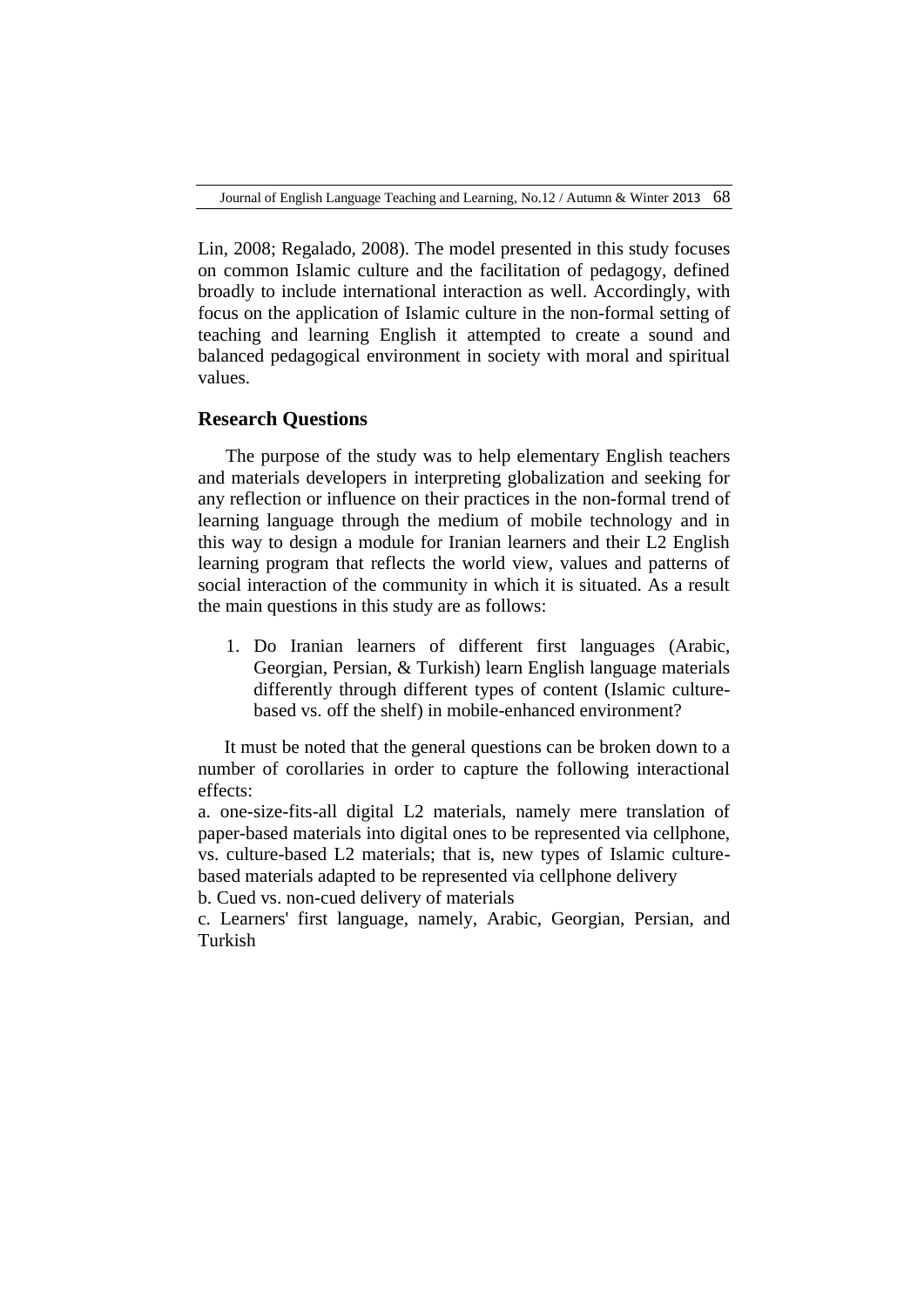2. Is there any relationship between students' attitude towards application of Islamic culture-based digital L2 (English) materials and their performance in mobile-enhanced contexts?

### **Method**

#### *Participants*

To determine the sample size, specification of the main variable by a pilot study seemed necessary. Tendency for easy and comprehensive interaction with other citizens from around the world was the desire of 55 percent of Iranian high-school seniors as participants of the pilot study which accrued main variable. Thus, on the basis of de Vaus' formula (2002), 380 Iranian high-school seniors were surveyed. They were returned at a response rate of 90 percent (n=  $90\% \times 380= 342$ ). As a result, to carry out the study, as many as 680 out of 723 participants were selected from among Iranian male and female preuniversity students to complete the groups. They ranged in age from 17-19. They included Persian learners of English (n= 186) alongside a wide selection of Arab (n=246), Turkish (n= 146), and Georgian (n= 102) learners of English as a foreign language from four metropolitan cities of Iran, namely, Khuzestan, Isfahan, Azerbaijan, and Khorasan. Females accounted for 43 per cent of the participants and males accounted for about 57 per cent of the participants.

To ensure that students are of a sufficient level of core knowledge regarding grammar, they can work within the lexical and syntactic patterns, they are familiar with the content, and basically they can respond in a meaningful way to the materials in questions they were homogenized through conducting Nelson English proficiency test (Coe & Fowler, 1976),'100 A' which seemed suitable for confirming the learners' pre-intermediary level of language proficiency. This process led to omission of 43 participants with low language proficiency level. The Nelson English language test is a battery consisting of 40 separate tests for each of ten levels from beginners to advanced ones. Each test consisted of 50 items. The tests were designed for a 30 (60%) pass mark. Its reliability was calculated through KR-21 in the pilot study, and it was .84. The validity was also confirmed by three competent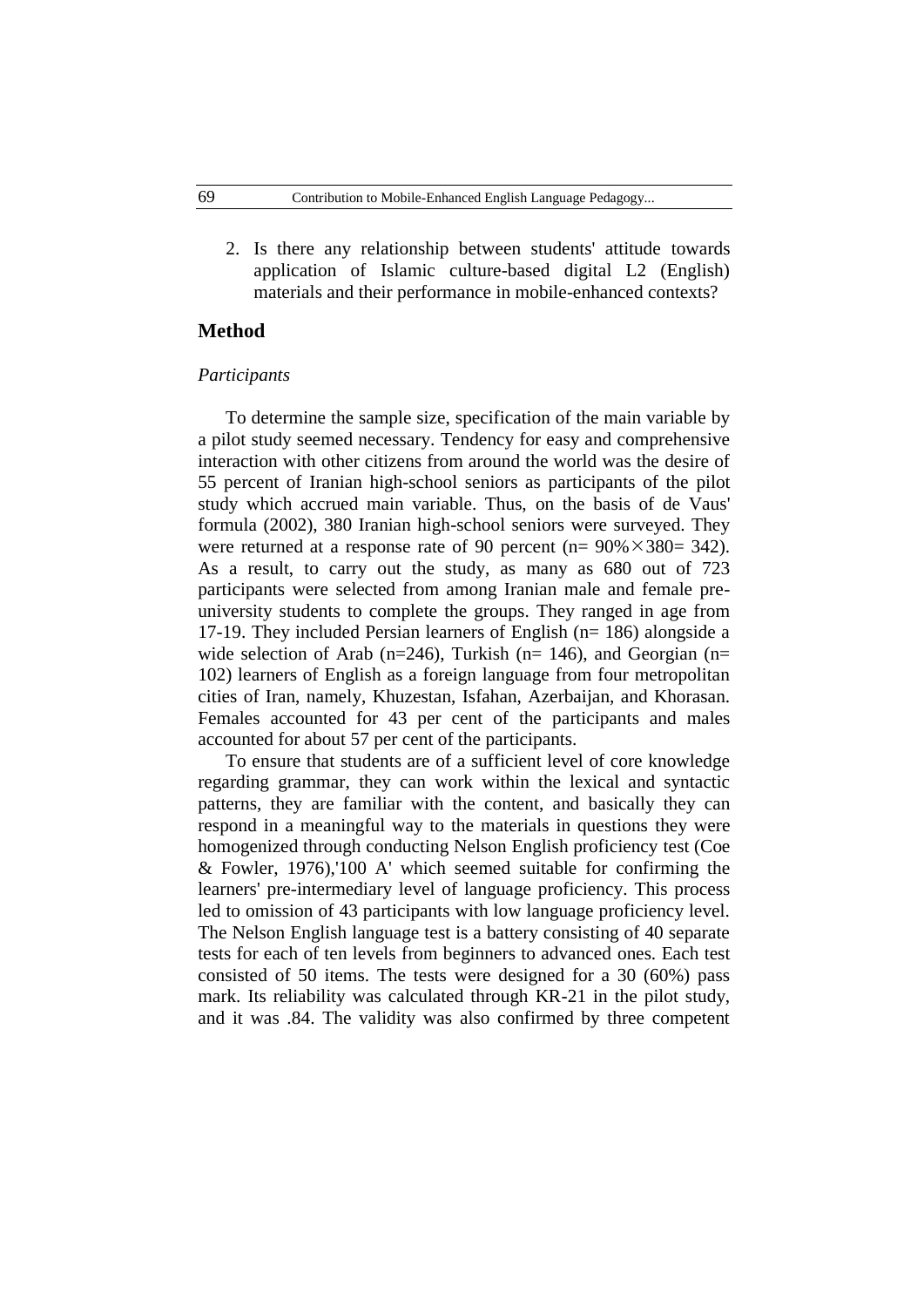experts in this field. Details about the participants are displayed in Table 1.

Table1 *Details about the Participants*

| Group    | Age   | Gender |             |     |  | <b>Total</b> |
|----------|-------|--------|-------------|-----|--|--------------|
|          |       | Female | <b>Male</b> |     |  |              |
| Arab     | 17.23 | 86     | 160         | 246 |  |              |
| Georgian | 17.11 | 58     | 44          | 102 |  |              |
| Persian  | 17.79 | 80     | 106         | 186 |  |              |
| Turkish  | 17.87 | 74     | 72          | 146 |  |              |

Participants were randomly divided to two groups:

Group I: 340 Iranian learners who were taught culture-based materials through the medium of mobile technology, here in this study cellphone;

Group II: 340 Iranian learners who were taught digital format of daily English book for Iranian students of pre-university materials through the same mode of delivery; that is, cellphone.

Then, learners in each group then were further divided to 170 dyads. Mobile-enhanced environment allowed learners to combine or mesh up the resource with their counterparts.

## *Materials*

**Questionnaire:** As test scores were relied upon exclusively to measure language improvement and many critics charge that this does not provide a complete picture of the ability of the L2 learners in terms of verbal or cultural skills, reliance on quantitative measures, such as test scores to assess benefits is considered a low point. Also, the rhetorical structure of materials must be appropriate to learner's needs and learning purposes (Widdowson, 1980). Furthermore, attitudes may play a very crucial role in language learning as they would appear to influence students' success or failure in their learning (Al-Tamimi & Shuib, 2009). To determine the type of attitude that Iranian Muslim learners' have towards application of cellphone and to gather information about their perceptions of different aspects of mobile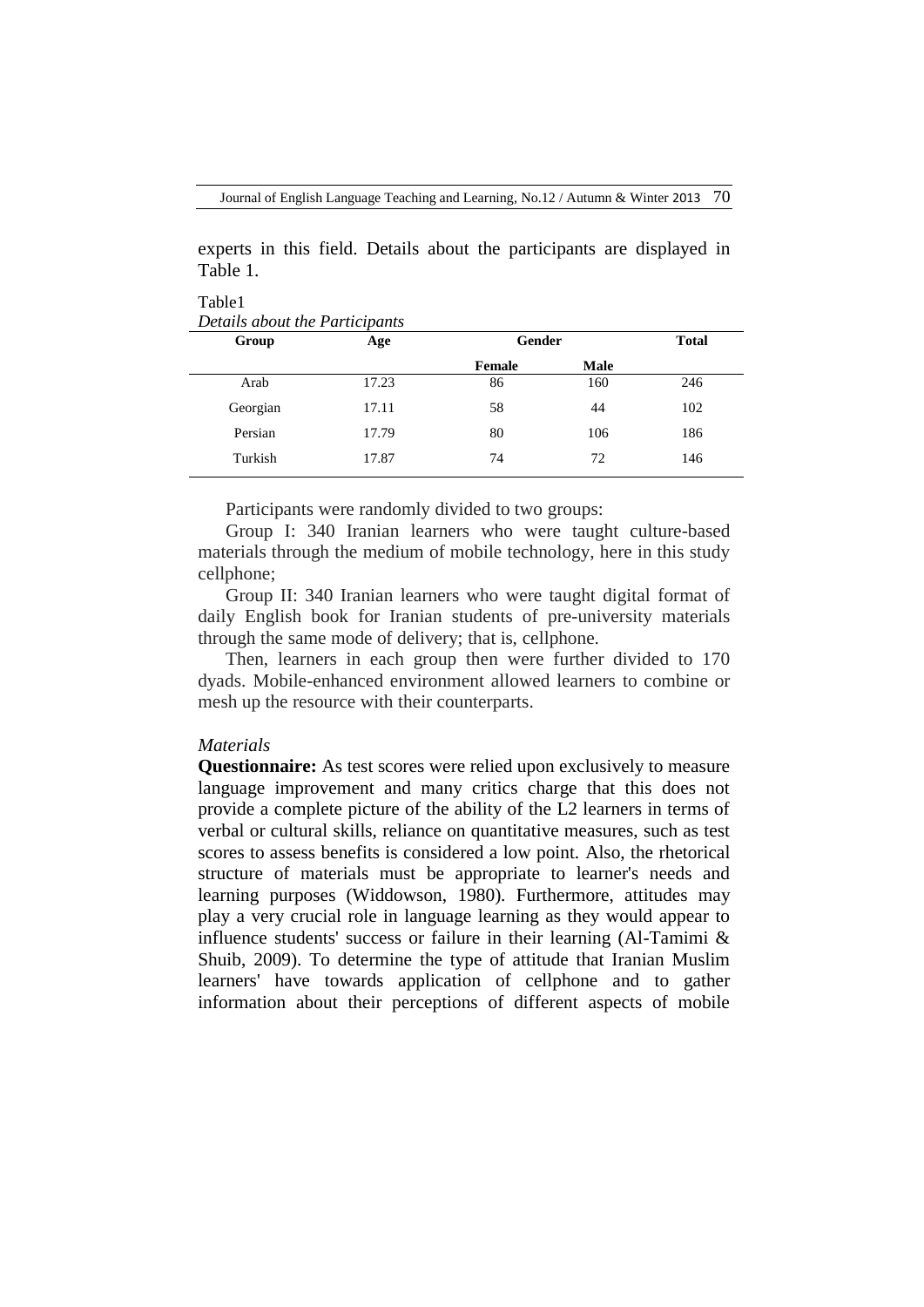technology, a questionnaire form was used in collecting the data. It consisted of three sections: A, B and C. In section A, two open-ended items were used to collect information regarding the students' attitudes towards daily application of mobile technology, that is, to determine when and why learners prefer to use cellphones for learning different skills of English. In section B the students were asked to answer closeended questions on whether or not they are interested in employing mobile technology in the realm of learning language. In addition in this section the students were asked to answer a question on whether or not they are interested in attending more English language training courses to improve their proficiency in the English language. Section C which included questions to identify students' attitudes towards culture and collaborative learning of English. In addition, the questionnaire let the learners express their interest in learning target language (TL) through mobile devices, in here cellphone for the purpose of removing those who given a choice to opt out of taking part in such a study. Furthermore, the questions were useful in determining which aspects of mobile technology were important for the learners. The questionnaires were distributed and collected via short texting. The questionnaire comprised 23 items in Persian, Arabic, Turkish, and Georgian, and the interviewees were asked to reply. Its reliability was calculated through the Cronbach alpha and it was .83. Its validity was confirmed by five experts in the fields of teaching English as a foreign language (TEFL) and sociology. It was anonymous (see appendix A).

**Software Package (Didactic Garden):**User-friendly software, namely 'Didactic Garden' [\(www.amoozeshyar.net\)](http://www.amoozeshyar.net/) was designed in a manner to be an active partner in the development and delivery of custom English learning programs to educational systems to meet their unique members' needs. The basis for designing the software was the model proposed by Denveny(2013) for preparing digital books. As seen in the following Figure (Fig 1), through depicting the quadruple model, Denveny (2013) has tried to show how training and collaboration of teachers and content generators and their continuous support of learners in light of intensive plan and clear goal can accrue to production of proper digital materials.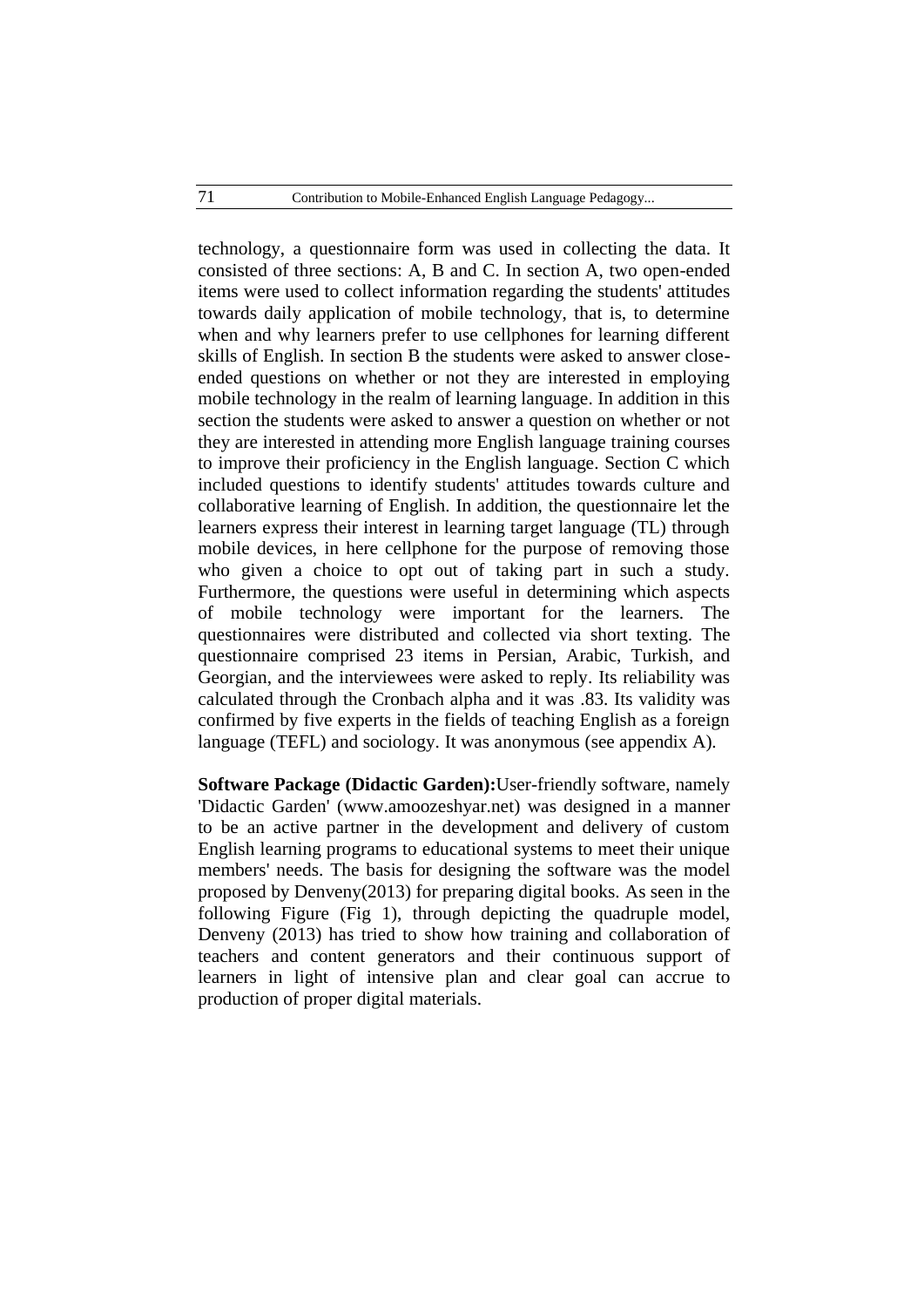

Prominent attribute of the software system was that it was truly open towards applications, there being no difference between the phone's core applications. This creates a system for quickly disseminating content to the intended learners.

High-stakes testing is about to change dramatically. As states and school districts strive to implement the common core standards and welcome more rigorous, online exams in 2014, school leaders are working to ensure that teachers have the tools they need to prepare students to succeed on these next-generation assessments (eSchool News, 2013). Therefore, in contrast to the observations that teachers do not usually follow up the works of their students, to check whether they have improved or not, 'Didactic Garden' was designed in the manner that had a capability of momentarily monitoring and recording of students' performance.

**Learning Contents:** In this study, the term culture-based means that the education system was based on a first nation community's framework of values, priorities and world view, so that the path of educational development chosen to meet a community's needs is theirs, not what outsiders might choose for them. So, for designing locallybased curriculum for non-formal manner of content delivery, in the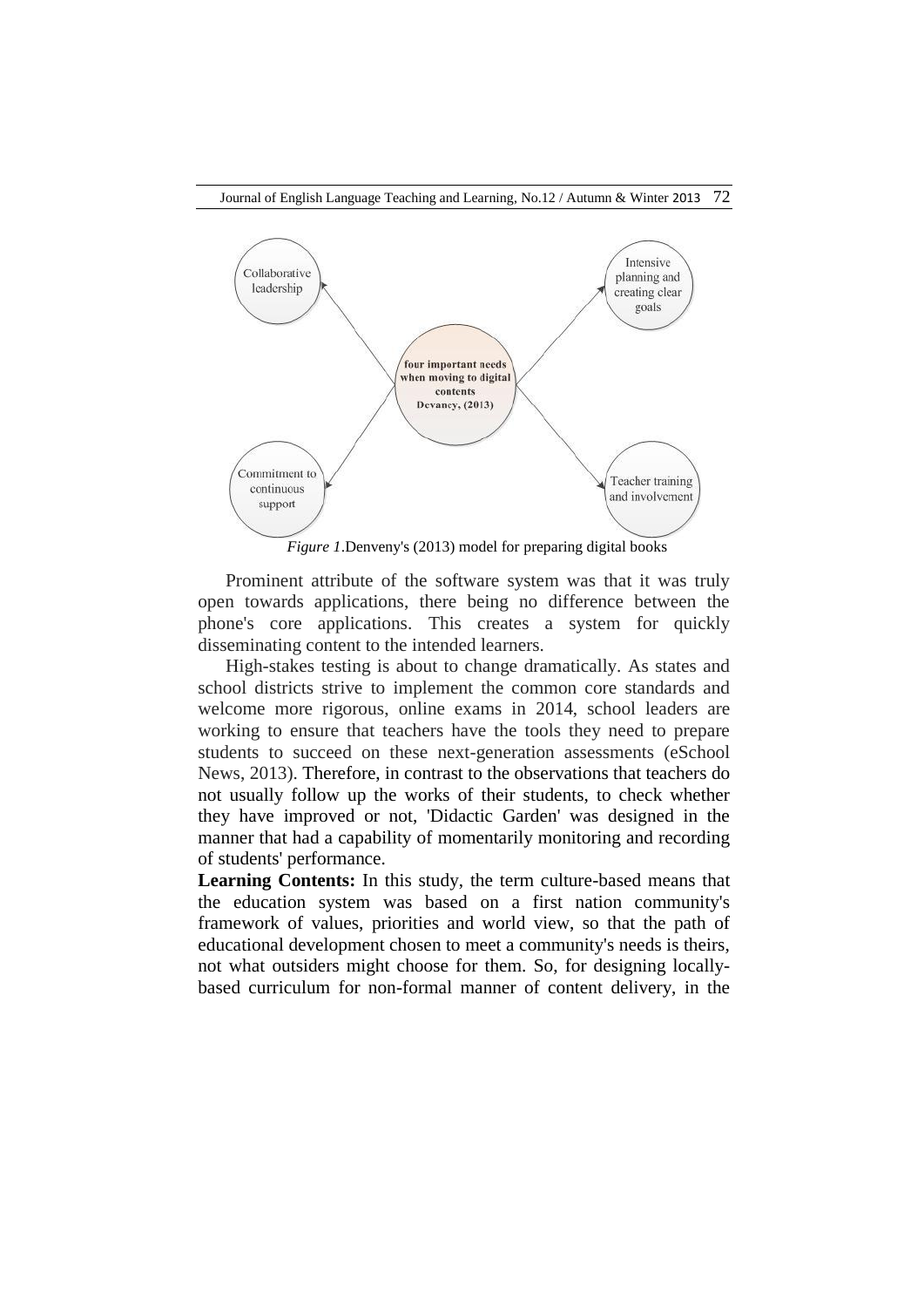first step module was designed based on the world view and values of Iranian community.

One advantage to using multimodal materials is that the students can collect a larger proportion of knowledge associated with represented materials than is the case with common ones. Further, learning anxiety may be reduced when a cue is annotated to the content. They are likely to be more attractive than the materials as a whole designed for representation through the medium of conventional channels of delivery.

Applying the Qur'ānic criteria of intelligence, knowledge and virtue four types of materials from Islamic contents were designed to be displayed on first group learners' mobile devices as follows:

Type I: written representation of didactic materials;

Type II: written and pictorial representation of materials;

Type III: notes about correspondence (with or without pictorial annotation);

Type IV: activities with or without pictorial annotation.

A sample of different types of representation from one of the virtual units is displayed in Figure 2.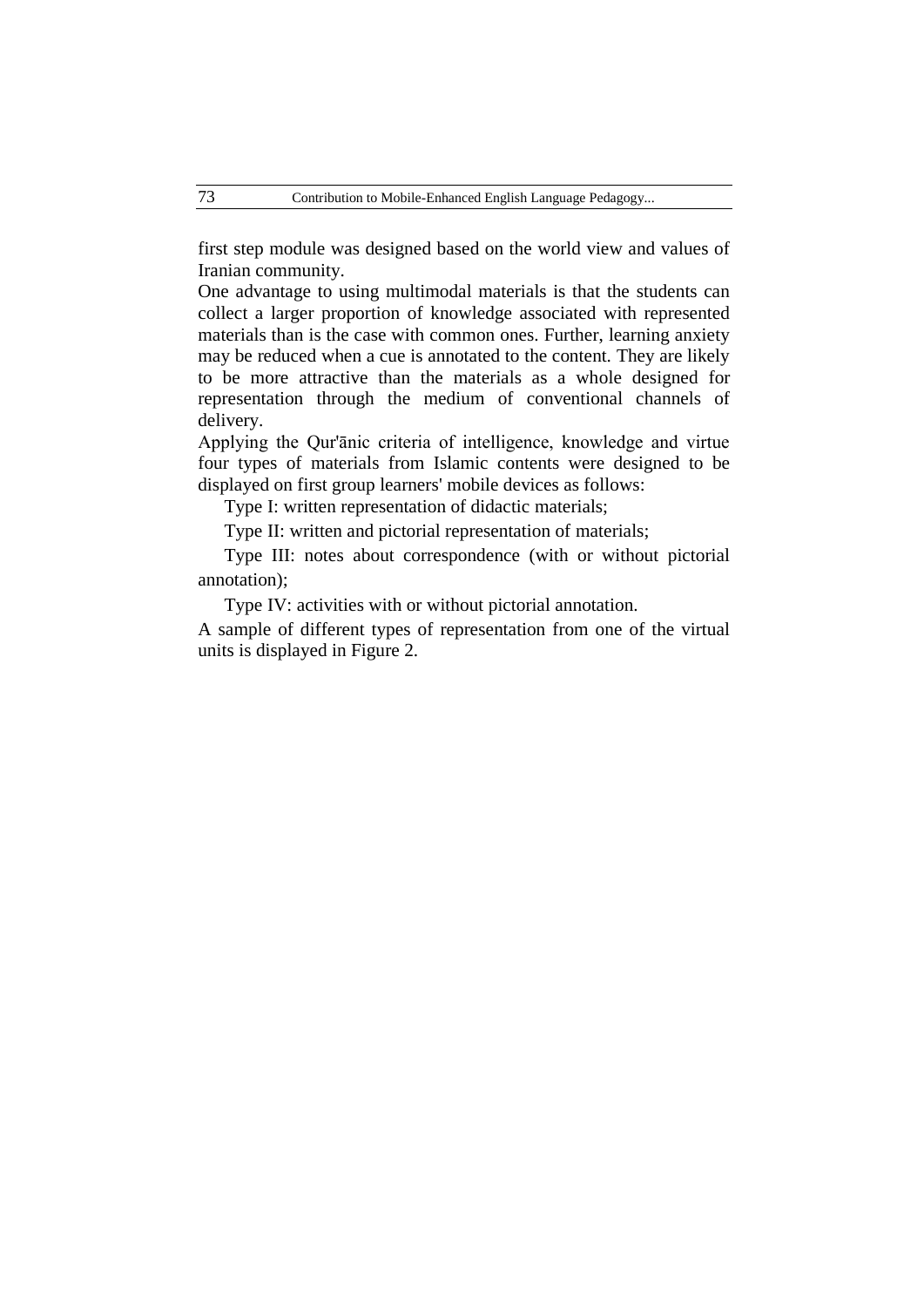

*Figure 2.*A sample of different types of representation from one of the virtual units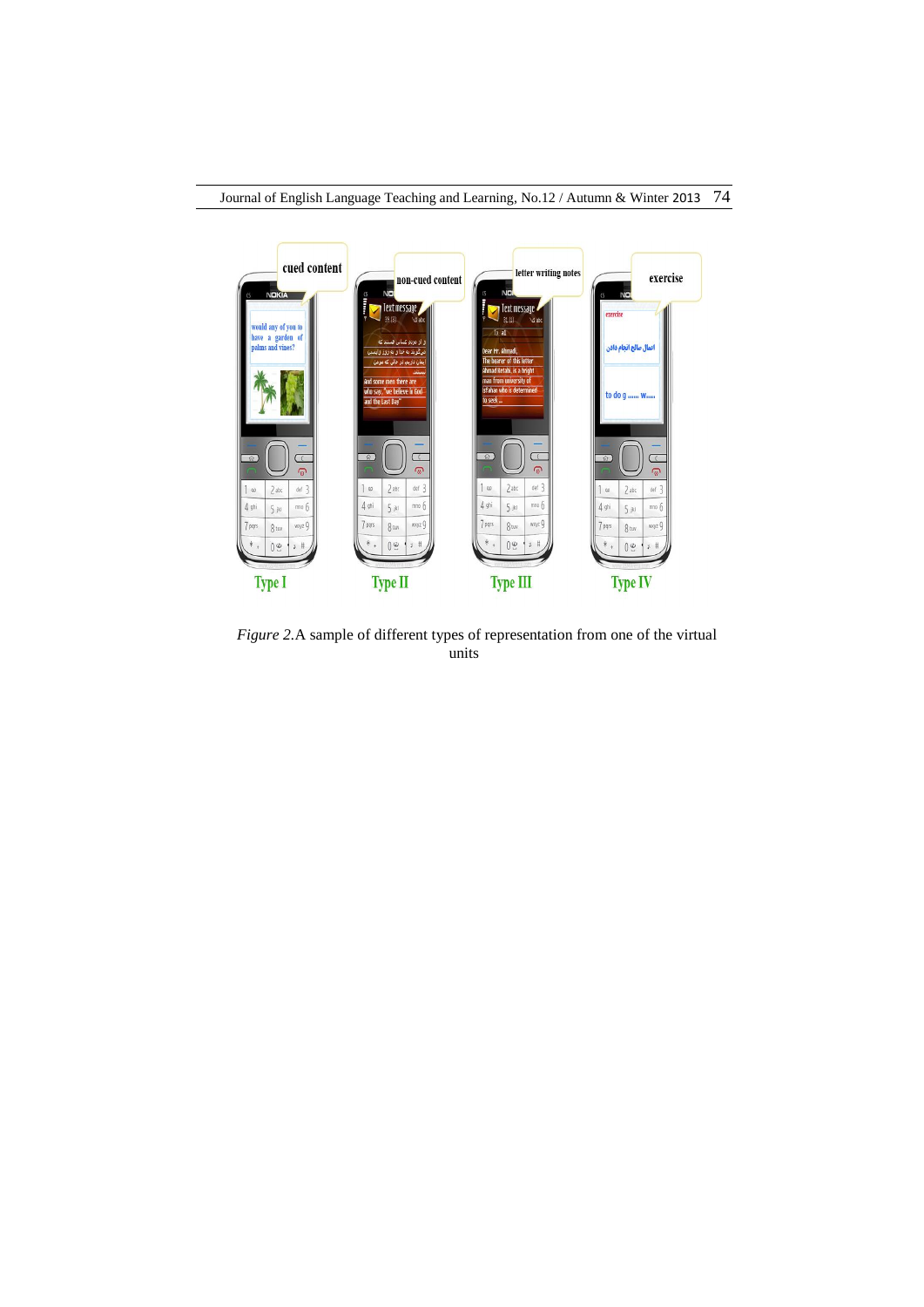Also, cellphone based representation of lessons from English book (1) for Iranian pre-university students (Birjandi, et al., 2012) had already adapted to the cellphone screen to be accessed by learners from second group. Digital representation of a part of this book is displayed in Figure 3.



*Figure 3.*Digital representation of a part of the English book for Iranian preuniversity students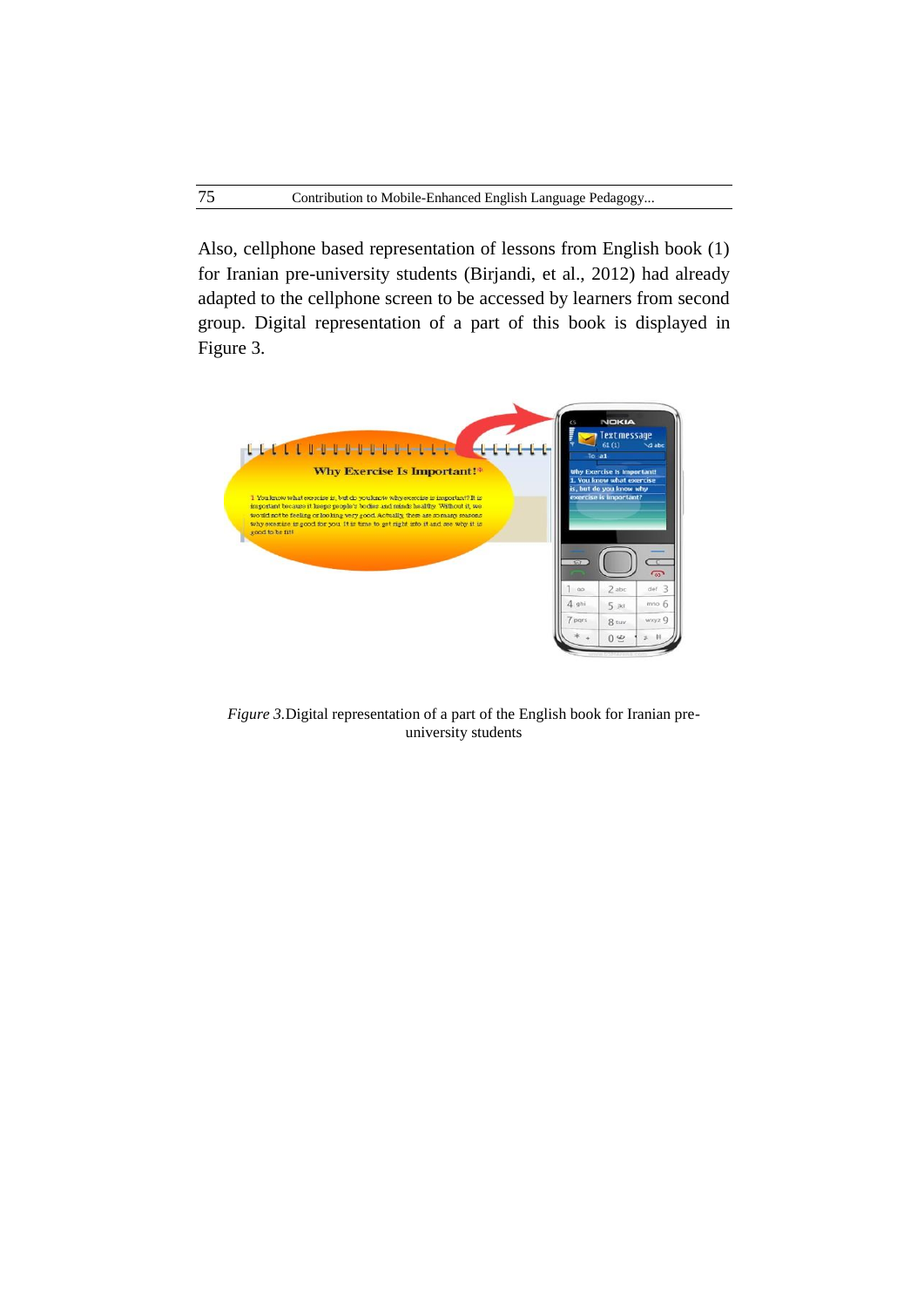For each digital Islamic culture-based unit an exercise section was devised, namely, type III of materials. The didactic materials were divided into three categories: the first category dealt with issues concerning students' immediate life (e.g., family, friends, and school life); the second category dealt with such issue as community and the place of students within it; and the third with wider social matters, including the health, the environment, communication, and abstract concepts such as courage and rituals.

Materials were collected from different foreign language agencies in metropolitan cities of Iran three times annually through 2012 to provide updated information about their technology readiness, and this information was shared with Iran's education system. Data were compared against recommended requirements.

As the absence of control groups, which would increase the rigor and validity of the study, in the research impedes the authenticity of the results, they were compared with the ones reached in traditional and general type of content delivery, that is, mere translation of common text books for teaching EFL to digital type for cellphone based delivery, namely materials from English book (1) (Birjandi, Anani Sarab, & Samimi, 2012) for Iranian pre-university students.

### **Mobile-Assisted Language Skills Assessment Battery (MALSAB) –**

"Navigating any type of educational change is a complicated process, and the move to online assessments brings with it great opportunities and unique challenges," Slover (2012, p. 2)said. Although learners' writing assignment in two formats of non-cued short texting and cued short texting formed the major part of the assessment, a test battery comprised of 70 multiple-choice and fill-inthe-blank question items on vocabulary retention and recall, namely tests of English vocabulary recognition and recall (EVRR) were designed, too. Also, it contained three specified topics that students were required to write three letters to their Muslim counterparts through wireless channel of communication. In this way, learners' abilities in major skill of writing and sub-skills of grammar, and spelling were assessed, too.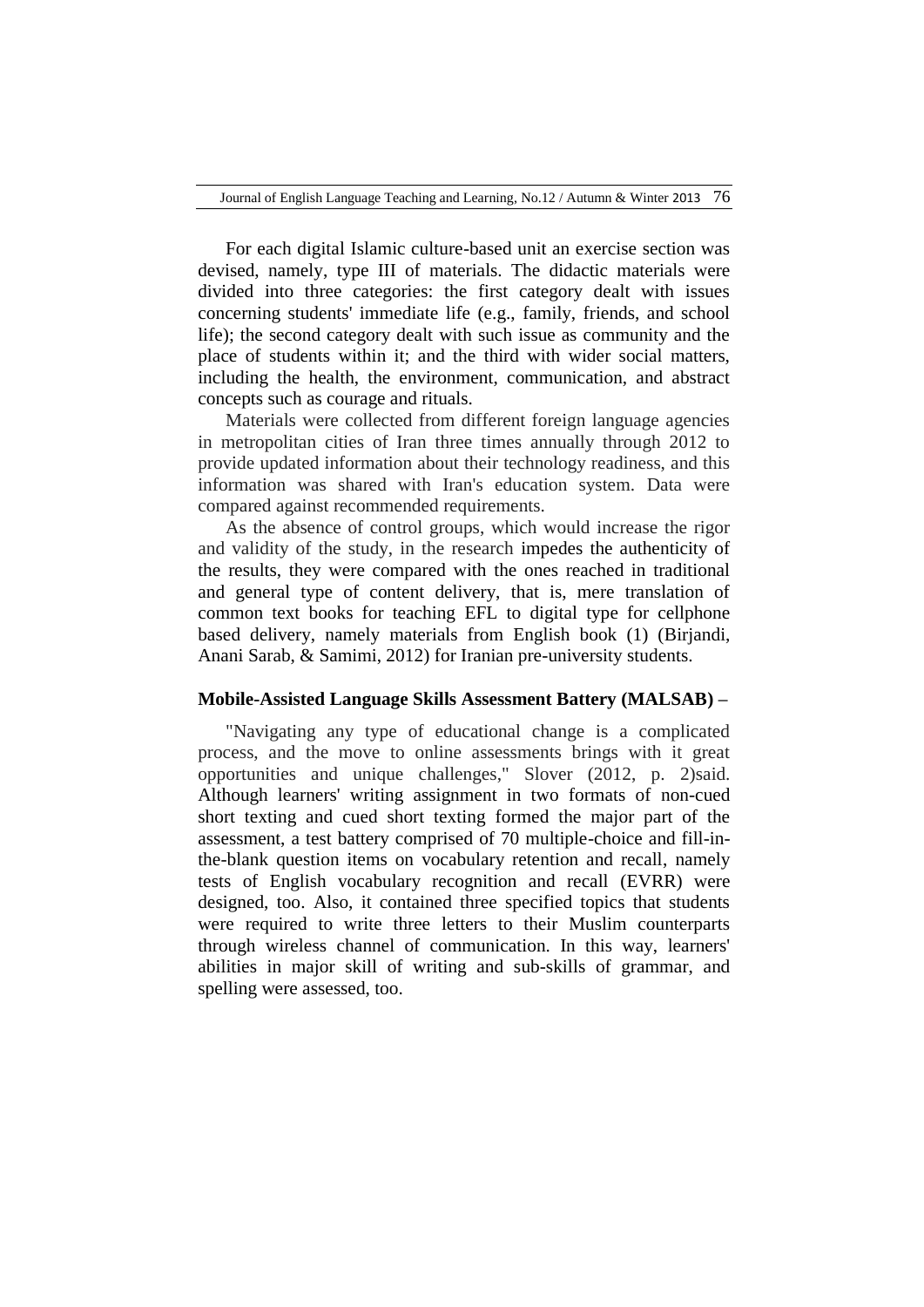### *Procedures*

**Phase I- Introduction:** VanLier (1988) argues that there may be little difference between learning in the classroom versus learning in a natural setting because introductory level students cannot communicate sufficiently well to take advantage of the naturalistic environment; however, result unfolded that designing user-friendly software with providing protective setting outmatches the boundaries enables students to safely experiment with the language and thus encourages them to make sense of the language and culture for themselves. Seeking for the participants' opinions about the proper performance of the study, at the beginning of the virtual course, the questionnaire (see 3.2. questionnaire) was distributed among the learners to complete. Time was also allocated for ensuring that learners understood how to complete the actual activities themselves, and learners were given an opportunity to give preferences concerning the time and the frequency of SMS texts (see appendix B).

**Phase II- Materials Delivery:** Performing correspondence in virtual world provided opportunities for students to discuss their feelings through carefully planned exercises. After conducting each didactic virtual session the dyads were encouraged to write their own letter about something they read and post them on the net through the application of text messaging.

During conducting the major phase of study, students reported that when they met their peers in dyads they found that they had no difficulty in understanding their fixed partners. Frequent contacts have enabled them to tune in to their partners' pattern. On the other hand, due to their constant exposure, peers develop special skills as interlocutors, but these skills make them atypical interlocutors and therefore unsuitable as writer or addressee at least on some occasions. Accordingly, constant change of members along dyads was undertaken as an ideal way for avoiding an abnormal amount of exposure with an identified partner.

Teachers' and peers' immediate feedbacks, whether positive or negative, play a significant role in improving the English proficiency level of ESL and EFL students. Accordingly, it should be impressed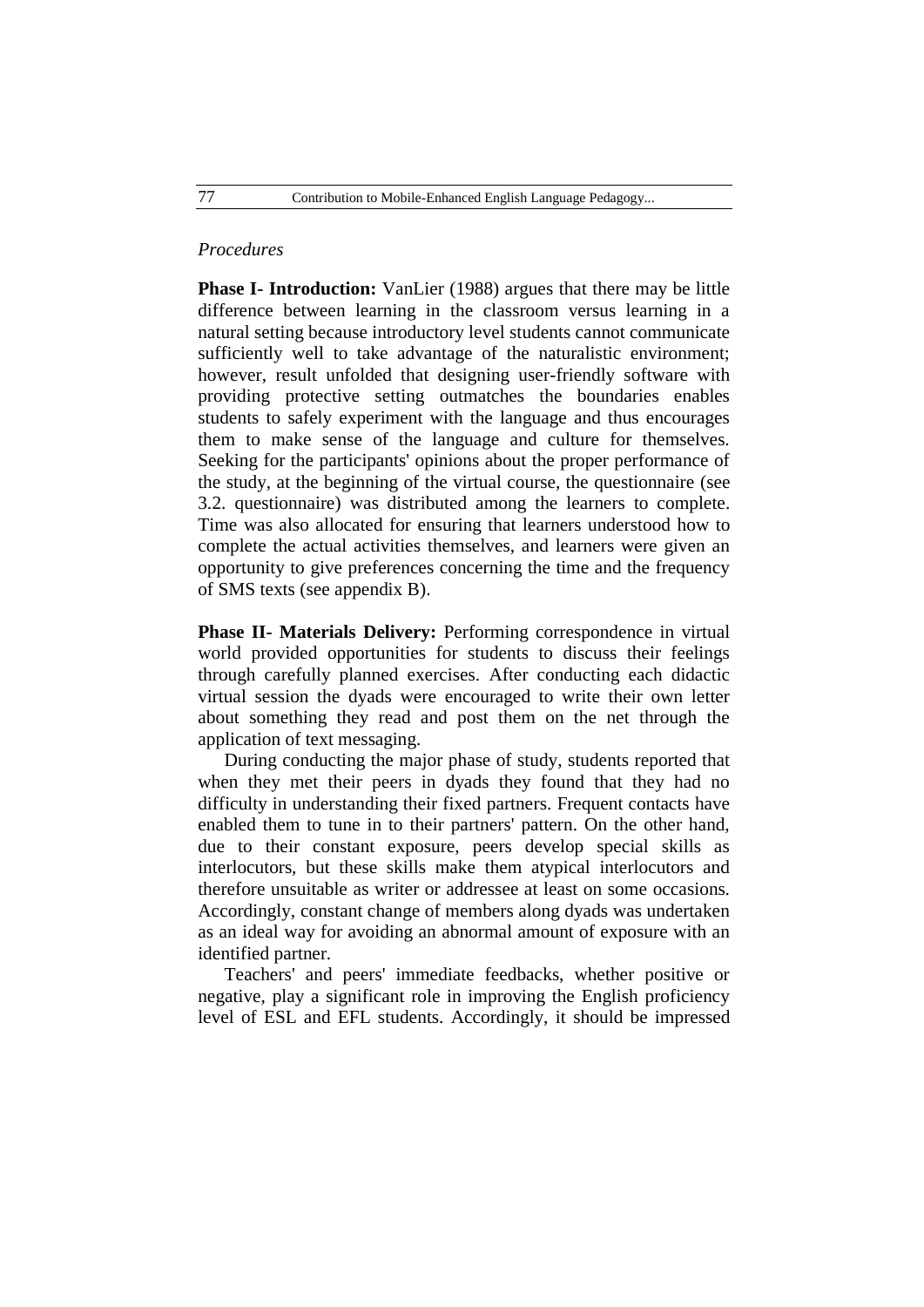first upon the students the importance of giving comments, whether positive or negative, to their works. Also, since EFL students have a very limited knowledge and comprehension of the English language, they need proper guidance and part of it is by giving feedbacks and comments on their output. EFL students need to know their mistakes and to learn how they are going to correct it (Bersamina, 2009). After conducting each virtual session, the results were posted on learners' cellphones via application of short texting.

**Phase III- Testing:** As a third phase, the data collected with the help of battery. MALSAB was administered to participants that included a letter writing tests and EVRR tests (See section 3.2. Material, Tests). The frequent correspondence in L2 among dyads during the virtual course accrued two summative and 18 formative components to be included in the assessment design. In other words, the results of leaners performance in battery were analyzed in conjunction with other information gathered during the course in this respect (i.e., writing letters in dyads).

## **Results**

The data were collected at three phases using mobile-assisted language skills assessment battery (MALSAB) and Likert-type questionnaire. This study reports the analyses of 23040 transcription forms obtained from interaction of Iranian learners of English. Recognition scores limited to evaluation of learners' performance in final summative tests and it comprised of learners' score in correct application of new vocabulary items; however, recall tests composed of learners' score spelling and retention. Also, learners' short texting correspondence throughout the course comprised the raw data for evaluation of learners' spelling as well as their ability in proper application of grammatical and mechanic points.

Gains from learning English Islamic instructions accrue to Muslim students' outperformance in the international arena. The results of both formative and summative indicated that the difference between the participants' performance was significant.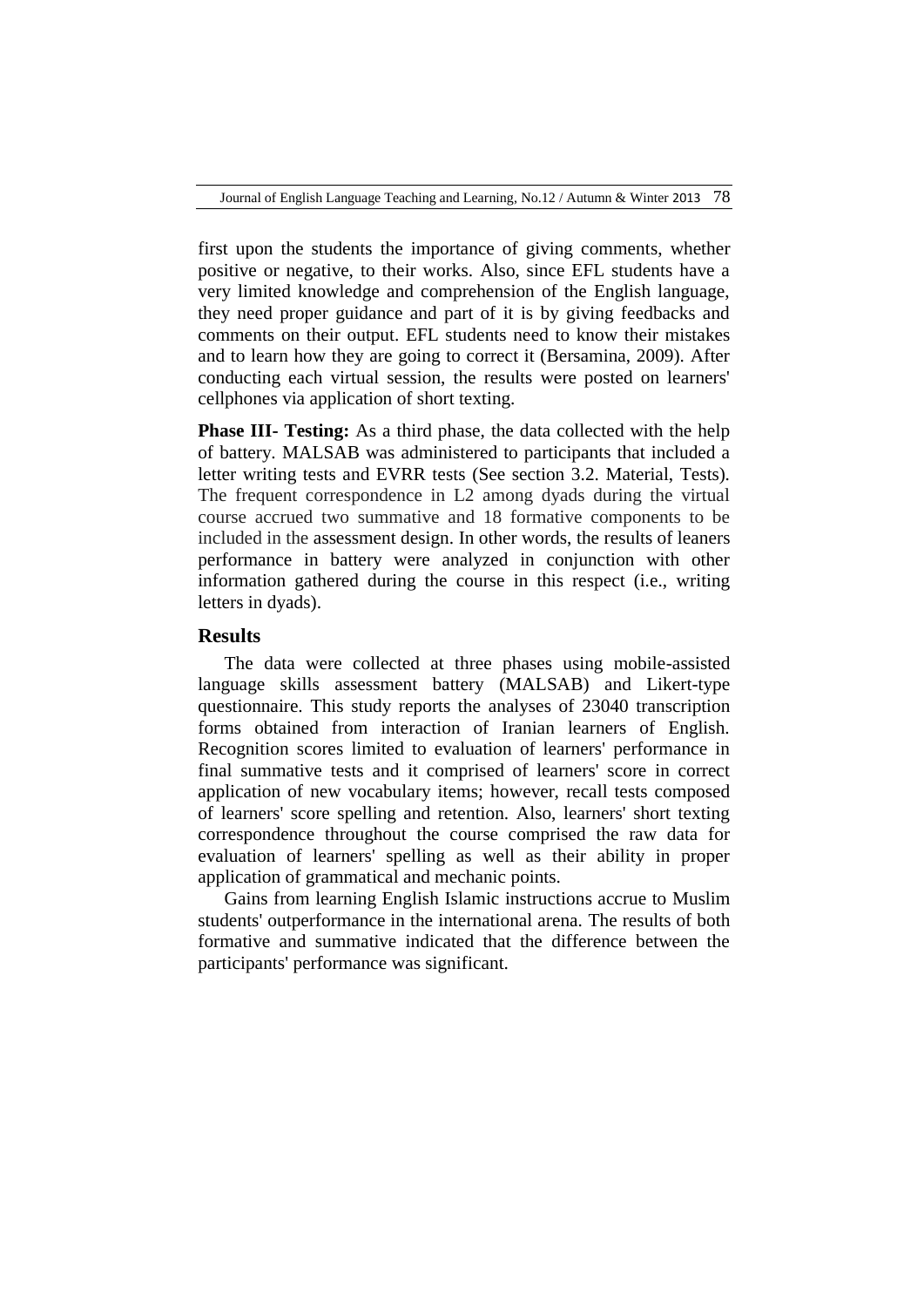| Table 2                                                                       |
|-------------------------------------------------------------------------------|
| Descriptive Statistics: Comparison of Participants' Performance in two Groups |

| Materials Type | Mean  | <b>Standard Error Mean</b> | <b>Standard Deviation</b> |
|----------------|-------|----------------------------|---------------------------|
| C.B.           | 72.08 | 3.12                       | 0.12                      |
| D.T.B.         | 67.1  | 31.01                      | 1.18                      |

*Note.* C.B. means culture-based materials and D.T.B. means digitalized textbook materials.

Variegated content, in which the flow of materials from diverse media resulted in more rapid learning rate than the manner that favors any one particular medium. Results suggested the right kind of materials development can increase student performance by up to 107 percent.

The inferential statistics analysis also showed that the Arab learners' performances on Islamic culture-based materials type vs. onesize-fits-all type were significantly different (Sig.: 000, P<.05). Likewise, the inferential statistics revealed that the outperformance of Turkish learner' from both groups, yet with a slightly better result obtained on the culture-based type (Sig.: 000, P<.05).

| Comparing two Types of Content Delivery |        |       |  |  |  |  |
|-----------------------------------------|--------|-------|--|--|--|--|
| <b>Test Type</b>                        |        | Sig.  |  |  |  |  |
| <b>EVRR</b>                             | 129.4  | 0.000 |  |  |  |  |
| Spelling                                | 65.49  | 0.004 |  |  |  |  |
| Structure                               | 431.75 | 0.000 |  |  |  |  |

*P*<.05

Table 3

For the first group, in which learners were delivered Islamic culture-based materials results demonstrated the pervasiveness of transfer from the first to the second language even after intensive training especially in the case of Turkish and Arab learners' performances. The best performance obtained on L2 vocabulary learning by Arab learners around a mean of 35.78 And Turkish learners' performance on the structural skill inclined to converge (mean of 37.72). The kinds of English sentences they produced bear telltale traces of the structure of their first language. This finding of inferential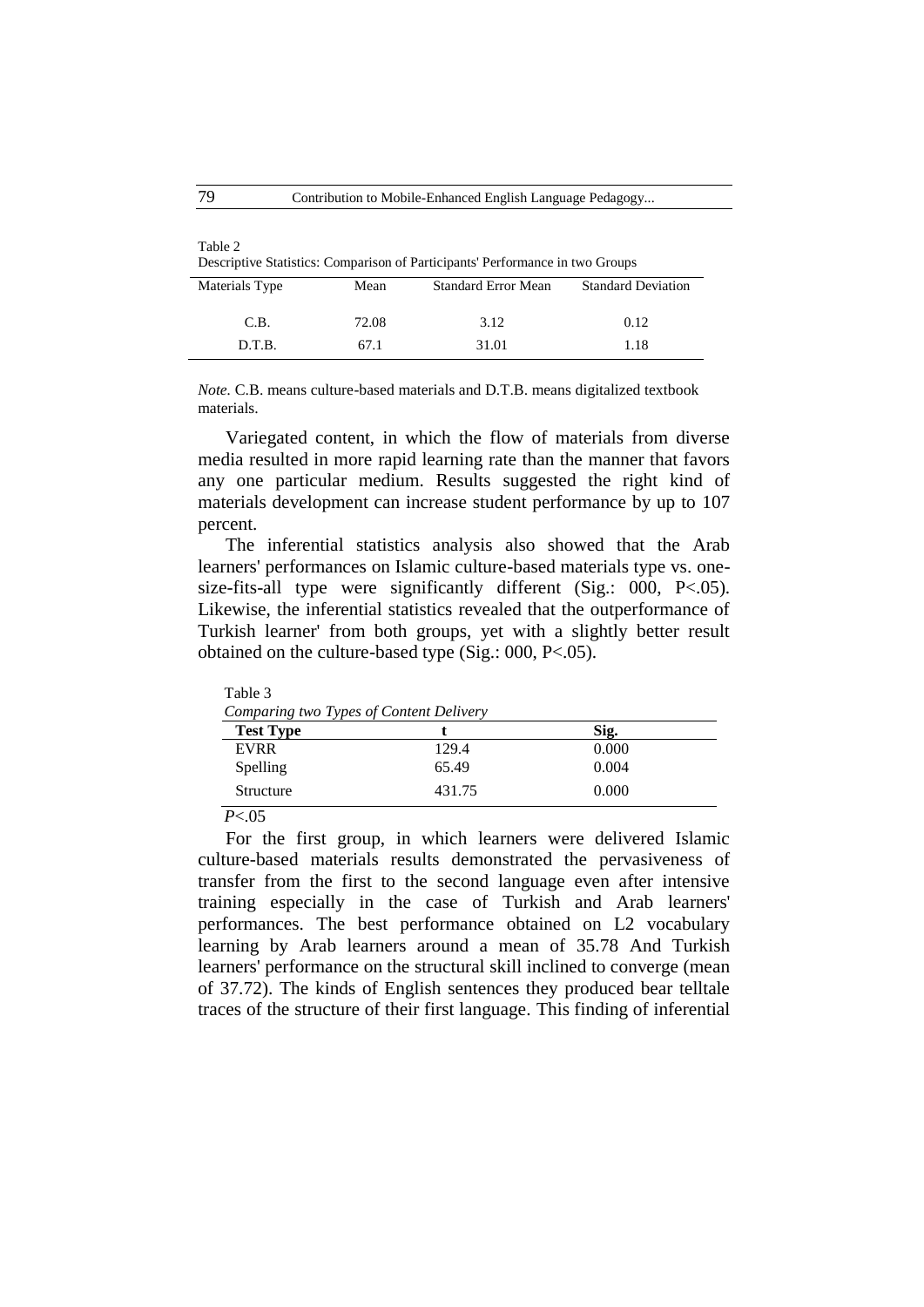confirmed the Arab's outperformance on culture-based vocabulary learning on one hand, and significantly better performance of Turkish and Georgians' on English correspondence structure.

In EVRR tests Persian learners of the first group gained a slightly higher mean of 35.06 than their Georgian (a mean of 26.11) and Turkish counterparts with a mean of 35.06;though analyzing structural proficiency tests unfolded completely reverse results, that is, outperformance of Georgian learners of English (a mean of 35). As for the vocabulary, the analysis shows a mean of 21.38 for Georgian learners who underperformed other learners.

The inferential statistics analysis was consistent that Turkish and Georgian's correspondence contained more accurate structure with culture-based materials delivery (Sig.: 0.211, and Sig. 0.016, P<.05, for Turkish and Georgian learners of first group, respectively).

| г<br>. . |  |
|----------|--|
|----------|--|

*Comparison of Learners' Performance in two Manners of Content Delivery*

| Participants | t-value    | df | Sig.  |
|--------------|------------|----|-------|
|              | Vocabulary |    |       |
| Arab         | 8.17       | 34 | 0.000 |
| Georgian     | 1.31       | 34 | 0199  |
| Persian      | 15.92      | 34 | 0.000 |
| Turkish      | 1.43       | 34 | 0.161 |
|              | Structure  |    |       |
| Arab         | 15.92      | 34 | 0.000 |
| Georgian     | 2.53       | 34 | 0.016 |
| Persian      | 1.5        | 34 | 0.125 |
| Turkish      | 36.86      | 34 | 0.211 |
|              | Spelling   |    |       |
| Arab         | 5.85       | 34 | 0.000 |
| Georgian     | 1.61       | 34 | 0.142 |
| Persian      | 3.92       | 34 | 0.000 |
| Turkish      | 1.01       | 34 | 0.312 |

*P*<.05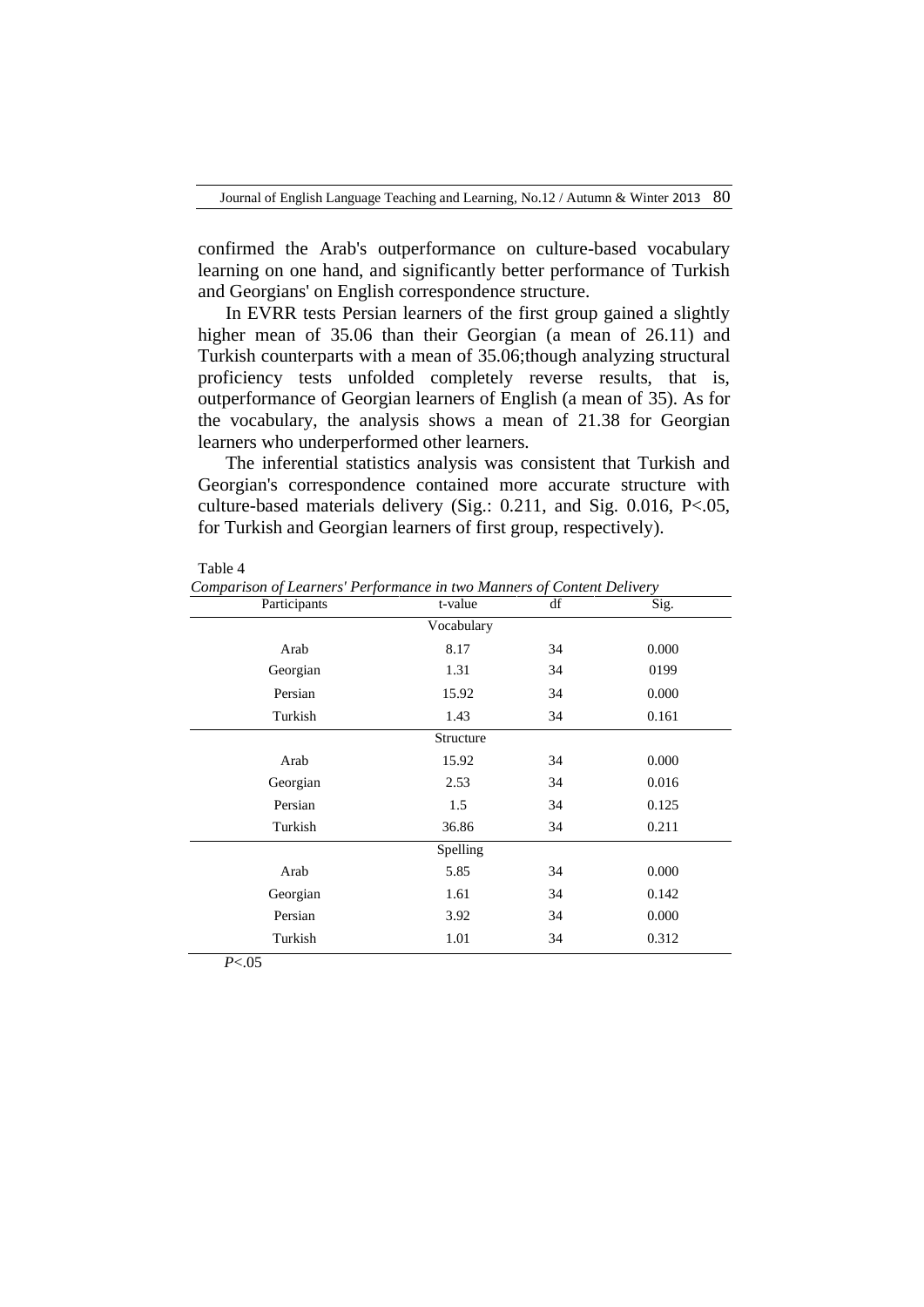In second group of learners who were represented digitalized form of common English textbooks while Persian learners took the lead in English vocabulary learning and the analysis showed a mean of 30.11, Turkish and Georgian learners did the best in structural proficiency tests (means of 36.86 and 31.16, respectively) and Arabs the least with a mean of 16.44.Results revealed that Georgian learners of EFL in the second group fell behind their counterparts in terms of L2 vocabulary learning.

Persian Learners' spelling score was the highest (a mean of 17.69) and the Arab's was the lowest in both groups of learners (a mean of 12.22). Moreover, Turkish and Georgian learners' gained the same scores regarding accuracy in spelling test.

A total of 680 questionnaires were distributed to Iranian students speaking EFL through text messaging and they were returned at a response rate of 99.85%. Although there appears to be considerable anxiety and uncertainty associated with the teaching of English at Iranian educational institutes, the learners' responses indicated a generally positive attitude towards using English as an international language for communication among members of Islamic communities. Results indicated that non-formal language setting differs from the traditional one not only in terms of students' compositions but also with regard to motivation and perspective.

The results of analyzing the learners' answers to questionnaires did not indicate a wide variation among learners' responses. Responses to the questions showed that learners strongly supported using a cellphone to retrieve information and feedback. By the same token, more than 90% of the participants also acknowledged the advantages that cellphones can offer to their learning, including providing opportunities for group learning and refining problem solving skills. Moreover, the general consensus in the answers was that m-learning needs to establish arena to bring together areas in practice in order to illuminate existing or possible interconnections between them. Data for the students' attitudes revealed the subjects' greater support of social aspect of mobile technology for learning English.

Analysis of the learners' response to questionnaire revealed that majority of the learners believed that context of mobile mediated interaction is more important than formal one because its conjunction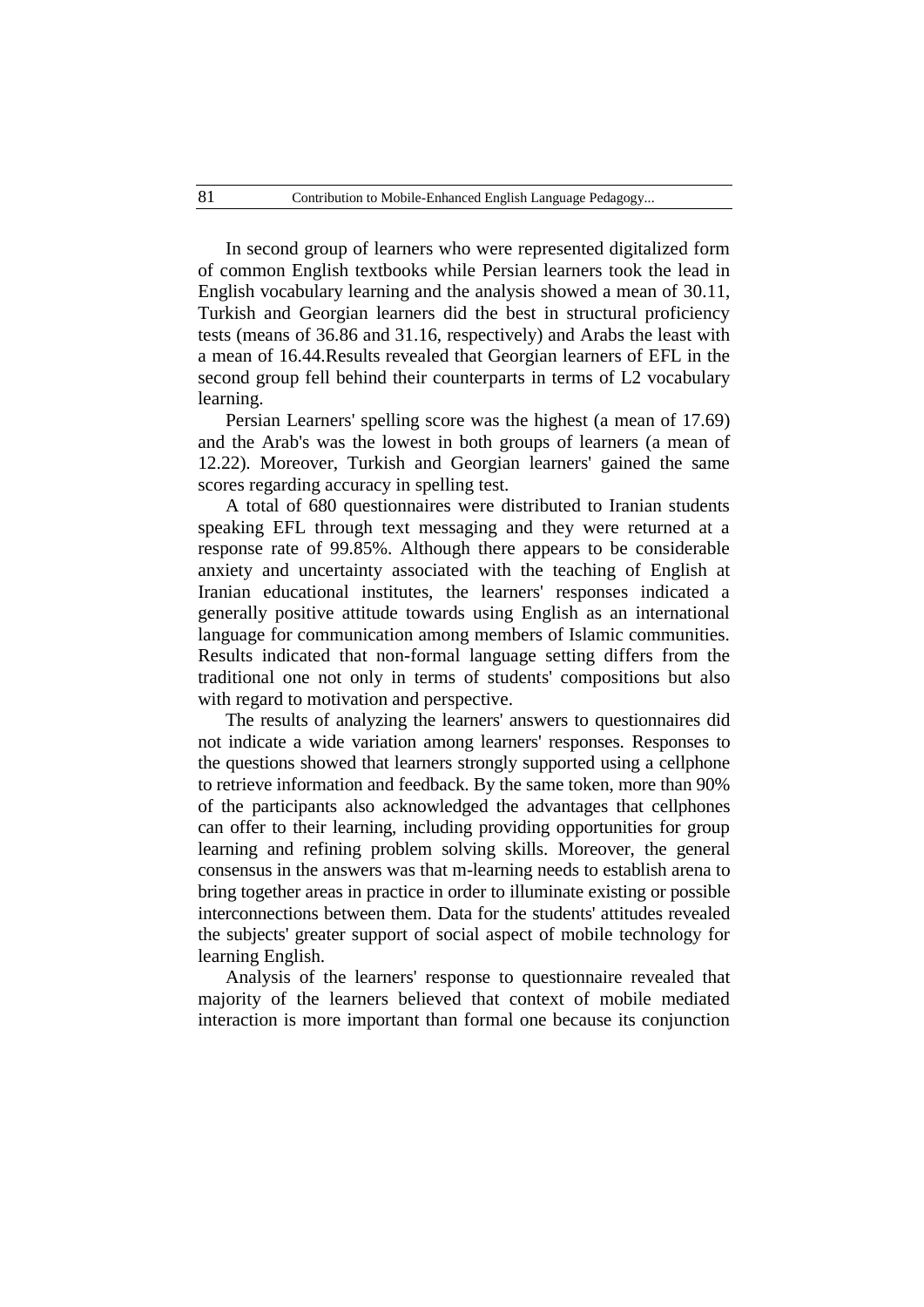with non-formality of the setting supplies learners with richer information relating to points that were problematic to them in noninteractive conditions. The appearance of learning contents in nonclassroom settings triggers adjustments by the learners facilitates learning process because it connects what they were taught in formal settings and their understandings in informal environment. In fact, learners' continuous access to virtual educational environment enables them to practice what they already know, thus helping them to automatize their discourse and linguistic knowledge. In addition, because it constitutes an open non-formal domain, it leaves the learning problem up to the learners how to resolve it.

#### Table 5

*Learners' Attitudes towards Mode and Manner of Content Delivery*

| Attitudes towards       |     | %    | Sig.  |
|-------------------------|-----|------|-------|
| M-learning              | 639 | 0.94 | 0.000 |
| culture-based materials | 619 | 0.91 | 0.000 |

*P*<.05

## **Discussion and conclusions**

Low student achievement scores in the case of materials devoid of cultural issues indicate that the mere conversion of conventional onesize-fits-all instructional contents to digital ones without taking cultural into consideration is not meeting the needs of diverse student population in Iran.

To some extent, members of Arab community did better in learning English form of Islamic instructions, though this was in the case of such major skill as reading. Such results could be ensued from the Arab learner's background knowledge of Islamic instructions as the original language of such instructions, although translations have been done into various languages, they all refer back to the original Arabic. Thus, their understanding was much easier. This result was offset with different materials be devoid of Islamic instructions. Arabs' outperformance with culture-based materials and Turkish learners' almost similar performance on both groups highlighted the impact of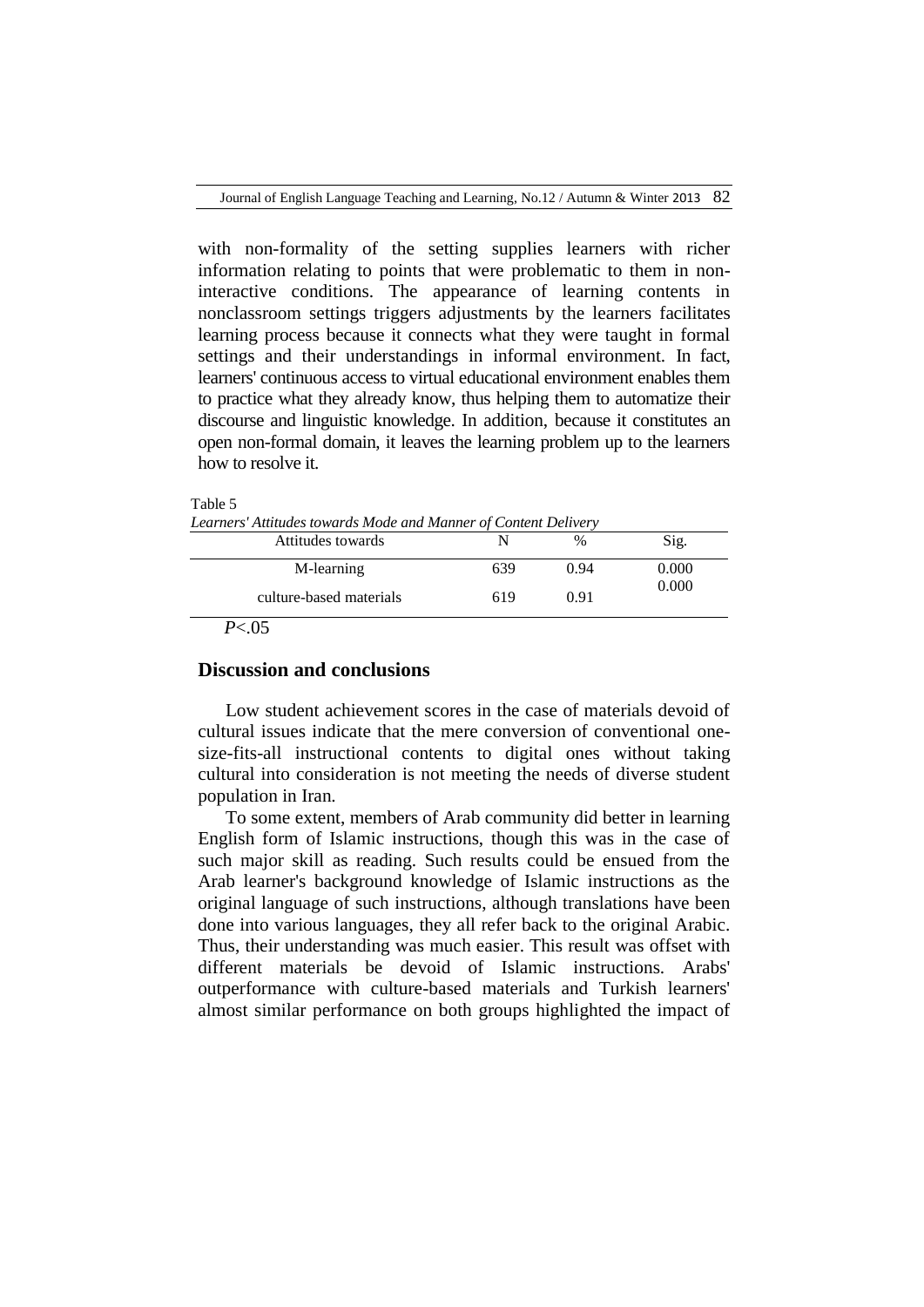both first language and culture on learning EFL. Accordingly, being able to choose among many different kinds of instructions provides more social value than would be present were only Islamic instructions available; therefore, this amounts to saying that the value of pedagogy is higher in multicultural societies than it is in single culture societies.

Results showed outweighed performance of culture-based group of learners. This reflects two factors. First, through m-learning this group of learners had dealing with didactic materials (i.e., anytime and everywhere access) considerably longer than other traditional groups. In other words, English fluency increases with the duration of time that the learner has been in contact with didactic materials. The second, employing multimedia for delivery of technology-enhanced content and flexible types of learning materials to L2 learners paves the way for them to a larger proportion to be in touch with pedagogical environment. This result has already been suggested by Peltzman (2013) that mere adoption of these new standards will be inadequate. Success in each state will hinge on enforcement: the strategies used to improve instruction in every context, the continuous supports provided to all learners, policy changes to elevate coherence and adjustment and an undertaking for building and keeping widespread understanding of and support for the new standards. New studies should leave behind the features of the assessment that are irrelevant to what is being measured, so that all students can more accurately demonstrate their knowledge and skills.

The results reached in this study show that L2 materials developers ignored learners' native culture quite frequently and mostly to develop conventional didactic contents. This can be attributed to the fact that some authors believe that cultural matters should not be transferred through the textbooks (Ketabi & Talebinejad, 2009). However, the greater use of native cultures in developing digital activities seems to have some bearing on the quality of the L2 text produced. Culturally responsive teaching respecting the cultures and experiences of various groups and then uses these as resources for teaching and learning. It appreciates the existing strengths and accomplishments of all students and develops them further in instruction (Gay, 2000). Though this general pattern cannot be understood more than suggestive due to the specificity of conditions, students, age, writing genre used, the finding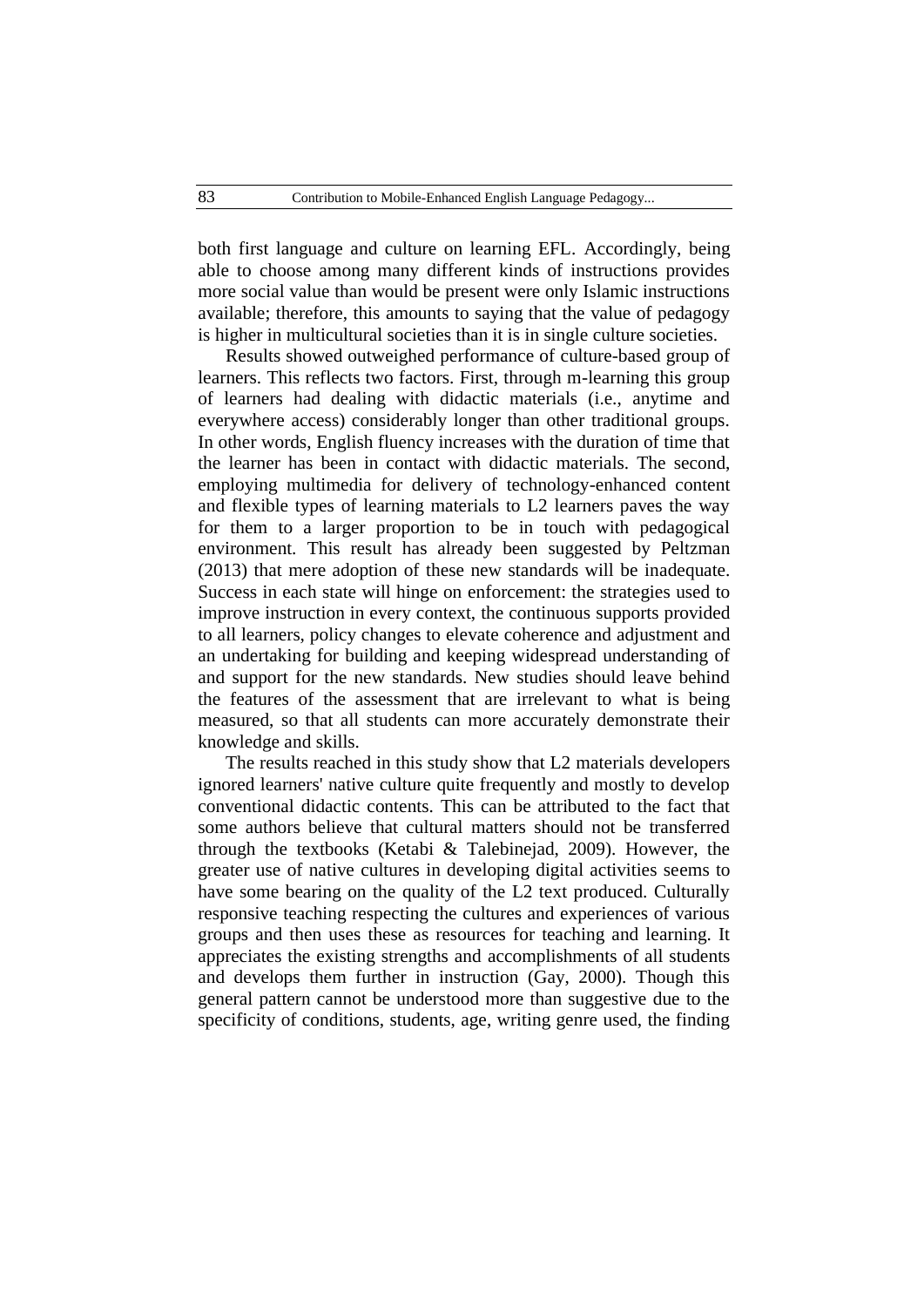may be associated with the theory that L2 learners revert to their mother culture while learning L2 in case they experience some heterogeneity between two cultures. Such contexts compelling educators to reconsider some of the taken-for-granted theoretical and pedagogical assumptions about EFL. Therefore, didactic materials producers need to smooth the way to assess and compare foreign cultures to balance them by incorporating the students' native cultures as a fundamental basis. The situation between the two cultures, also defined as third place (Kramsch, 1993), rows in the interstices between the cultures the learner grew up with and new cultures he or she is being introduced to. Overall, the results thus obtained seem to bear testimony to the claims cultural globalization is not about the uniformity of national ways of living and beliefs and values but instead involves the rather permanent connections among different cultures, and that cultural globalization is a process in which agreement on mutual concerns can be achieved through helpful interactions among different communities (Li, 2002; Yu, 2008).

Results unfolded that although the case of L1 and L2 structural differences suggests keeping them distinct as many difficulties in learning the second language are to do with the formal differences, similarity of linguistic items in languages smooth the way for successful learning of L2 (Faerch & Kasper, 1983). Arab learners' success in this learning new culture-based English vocabulary items propounds the idea that that grafting L1 and L2 in the process of learning L2 may be resorted to for a special purpose, e.g., some may plan their L2 learning process in L1 first, some others use L1 to curtail the way for access to pellucid ideas to develop novel ones, and still others may rely on L1 to solve linguistic problems or to shun cognitive overloading (Wang, 2003; Whalen & Menard, 1995; Woodall, 2002; Zarei & Amir yousefi, 2011).

This study presented general pattern of learners' favorable attitudes towards language learning in mobile-mediated environment may be accounted for by the fact that the easy and omnipresent accessibility of mobile technology removes the limitations of learning associated with the confines of classrooms and provides unique opportunity for the learners to connect their own learning to their real world experiences, developing new ways for combining what is learnt in the classroom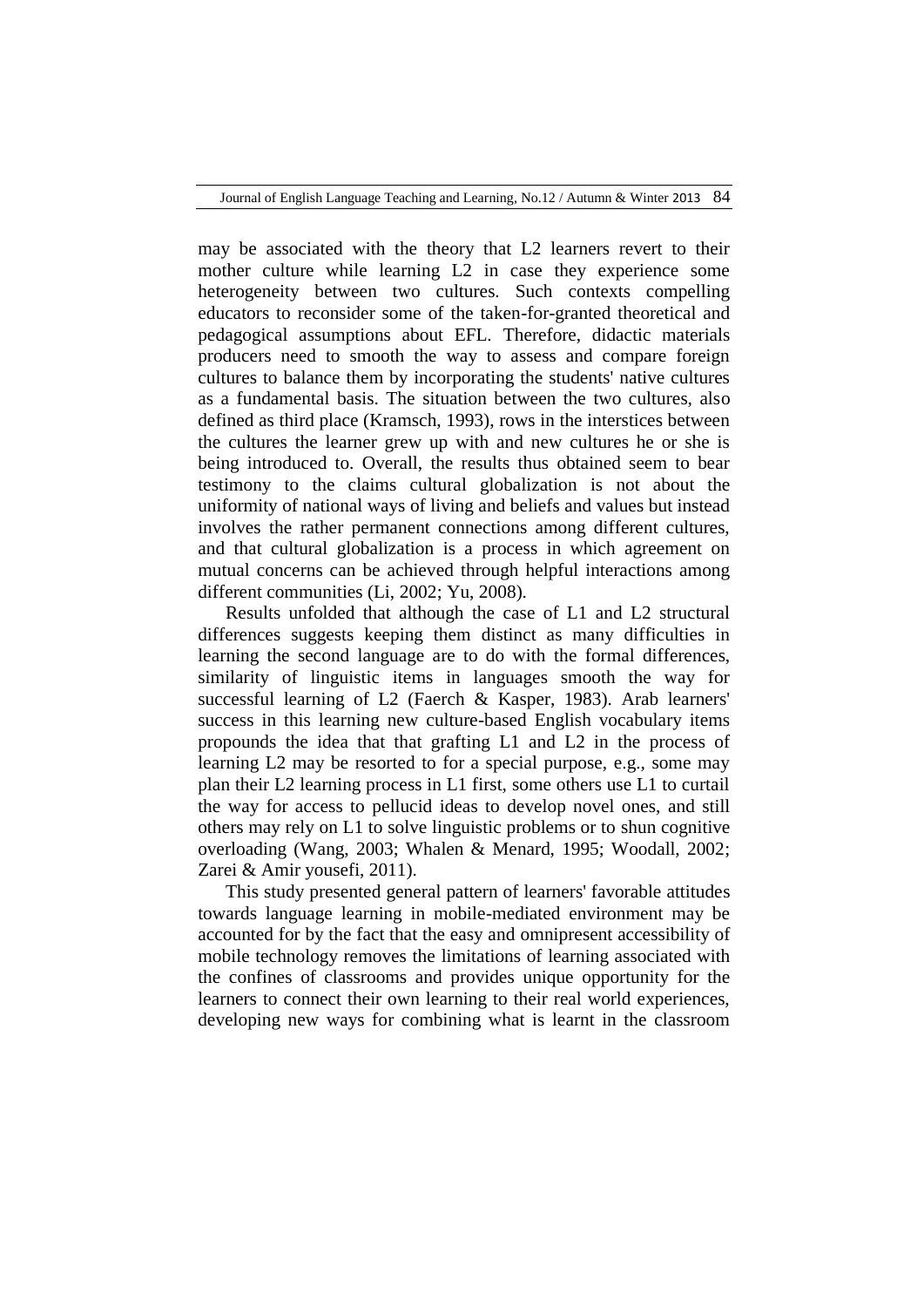and what should be learnt outside, and helps them to get over the bottlenecks they encounter and also respond flexibly to a range of possible options as the contexts of learning vary. On the other hand, the widespread acceptance of information and communication technologies in nonlearning contexts does not necessarily guarantee efficacious or valued results in educational contexts (Kennedy & Levy, 2008).

The overall conclusion from this study is that the module does well to explain learners' performance from social perspective for any given group or all groups taken together at any point in time. The module does less well in accounting for variations on psychological view in performance rates. Using these results to achieve proactive strategies helps to reduce the stress of material developers and teachers and will lead to better applications that contain well-developed projects.

However, how to apply mobile technology to social education, especially in learning English communication for nonnative English speakers, is an area that requires further investigation. To renovate cultural issues so that it may keep pace with changing times seems indispensable. Likewise, prospective teachers of English, as well as English educators and material generators must now be much more attuned than they were in the past.

Learning English form of Islamic instructions can be considered a type of immersion program through which L2 learners by using the target language across the curriculum in courses other than language will have real experiences with the language (Ellis, 2008).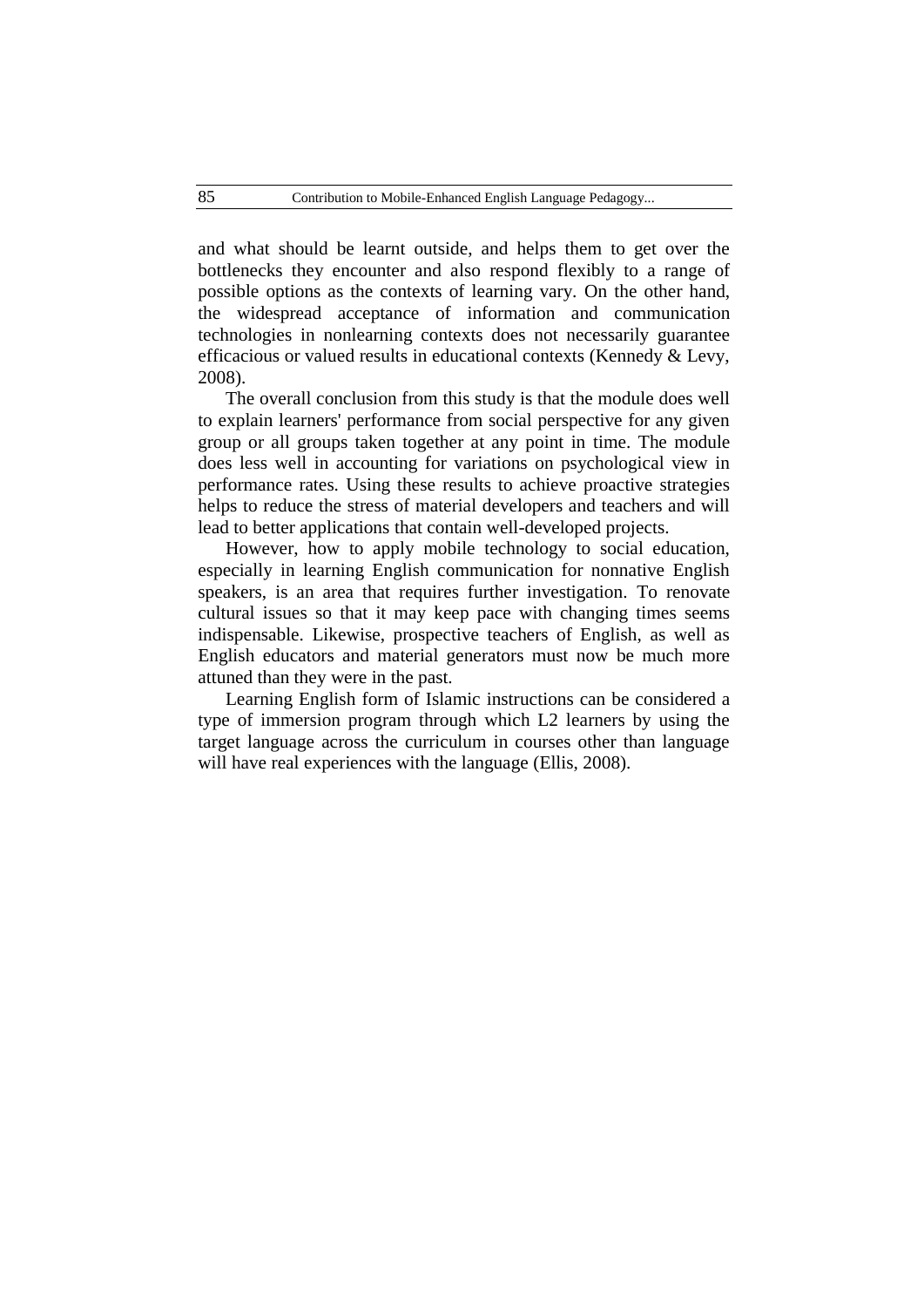### **References**

- Alam, & Muzahid, M. (2006). Informal Islamic education and its role in human resource development in society: A theoretical evaluation. *IIUC Studies, 3*, 83-92.
- Ally, M. (2009). *Mobile learning: Transforming the delivery of education and training.* Athabasca: AU Press.
- Alsayed, M. (2003). Factors that contribute to success in learning English as a foreign language. *Damascus University Journal, 19*(2), 21-44.
- Bersamina, F. V. (2009). English as second language (ESL) learners in Saudi Arabia.*Online Forum Comment*. Retrieved July 23, 2012, from httP://www.contributor. Yahoo.com
- Birjandi, P., Anani Sarab, M. R., & Samimi, D. (2012). *English for pre university students.* Iran: Ministry of Education.
- Coe, N., & Fowler, W. S. (1976).*Nelson English language tests.* London: Butler and Tanner Ltd.
- De Vaus, D. A. (2002).*Surveys in social research*. Australia: Allen & Unwin.
- [Devaney,](http://www.eschoolnews.com/author/ldevaney/) L. (2013, April 4). How three districts are tracking student data. *eSchoolNews*. Retrieved May 16, 2013, from http://www.eschoolnews.com
- Dudley-Marling, C. & Lucas, K. (2009).Pathologizing the language and culture of poor children. *Language Arts, 86* (5), 362-370.
- Ebadi, M., Salehzadeh, S., Janfaza, E., Assemi, A., &Abbasi, G. (2012). Culture within language. Proceedings of Language, Medias and Culture IPEDR. Singapore, 33, IACSIT Press,
- Ellis, R. (2008). *The study of second language acquisition*. Oxford University Press.
- Faerch, C., & Kasper, G. (Eds.) (1983).*Strategies in interlanguage communication.* London: Longman.
- Farrell, E. J. (2003). Tracks in the sand: On being media savvy. *English in Texas, 33*(1&2), 6-9.
- Finkel, E. J., Eastwick, P. W., Karney, B. R., Reis, H. T., & Sprecher, S. (2012). Online dating: A critical analysis from the perspective of psychological science. *Psychological Science in the Public Interest, 13*(1) 3 –66.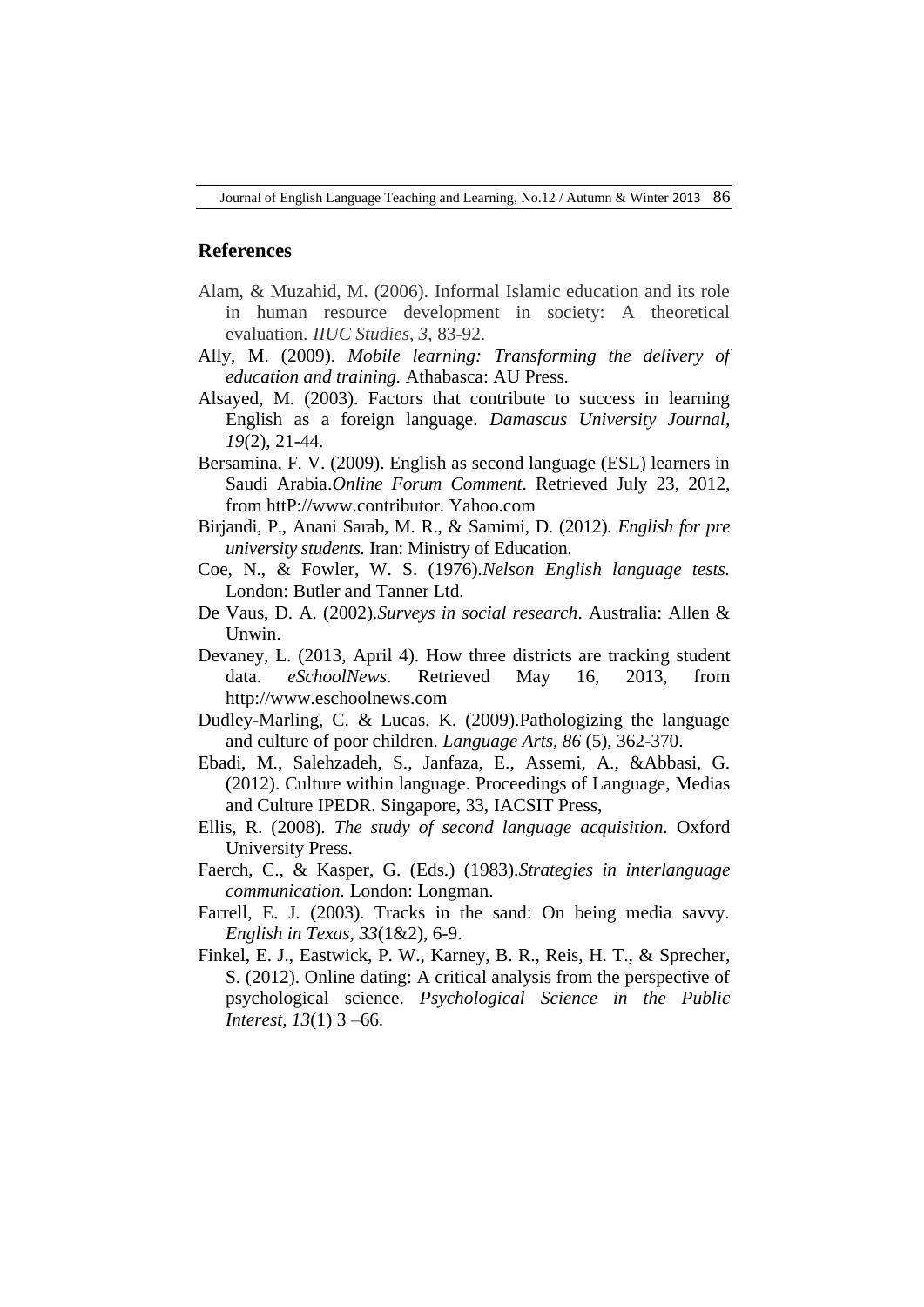- Gay, G. (2000). *Culturally responsive teaching: Theory, research, and practice.* New York: Teachers College Press.
- Gleitman, L. R., Liberman, M., & Osherson, D. N. (Eds.) (2004). *An invitation to cognitive science*. Cambridge University Press.
- Gunawan, W. (2009, September).The Jakarta post revisiting globalization of English. *The Jakarta Post*. Retrieved May 17, 2013, from [http://www.thejakartapost.com/news/2009/09/26/](http://www.thejakartapost.com/news/2009/09/26/-revisiting) [revisiting](http://www.thejakartapost.com/news/2009/09/26/-revisiting) globalization-english.html
- Higgins, C. (2009). *English as a local language: Post-colonial identities and multilingual practices*. Bristol: Multilingual Matters.
- Hjarvard, S. (2004). The globalization of language. how the media contribute to the spread of English and the emergence of medialects. *Nordicom Review, 25*, 75-97.
- Hong, S. (2008).The role of heritage students in incorporating culture into language teaching. *South Asia Language Pedagogy and Technology, 1.*
- Hidalgo, A. C., Hall, D., & Jacobs, G. M. (Eds.) (1995).*Getting started: Materials writers on materials writing*. Singapore: SEAMEO Regional Language Centre.
- Jalilifar, A., Beitsayyah, L. (2011). Genre analysis of enquiry letters across cultures: Perspectives on rhetorical structures. *Concentric: Studies in Linguistics, 37* (2), 309-333.
- Kennedy, C., & Levy, M. (2008).Using SMS to support beginners' language learning. *Recall, 20* (3), 315-330.
- Ketabi, S., & Talebinejad, M. R. (2009). The role of cultural-social patterns of Iranian high-school English textbooks in arousing research motivation. *Shiraz University Journal of Teaching Language Skill*, *1*(1), 41-69.
- Khajavi, Y., & Abbasian, R. (2011). English language in Iran: Why practice is more common than practise? *Canadian Social Science, 7*(4), 89-94.
- Kramsch, C. (1993). *Context and culture in language teaching*. OUP.
- Kubota, R., & A. Lin (Eds.) (2009).*Race, culture, and identities in second language education*. New York: Routledge.
- Lazear, E. P. (1999). Culture and language. *Journal of Political Economy, 107* (2), 95-126.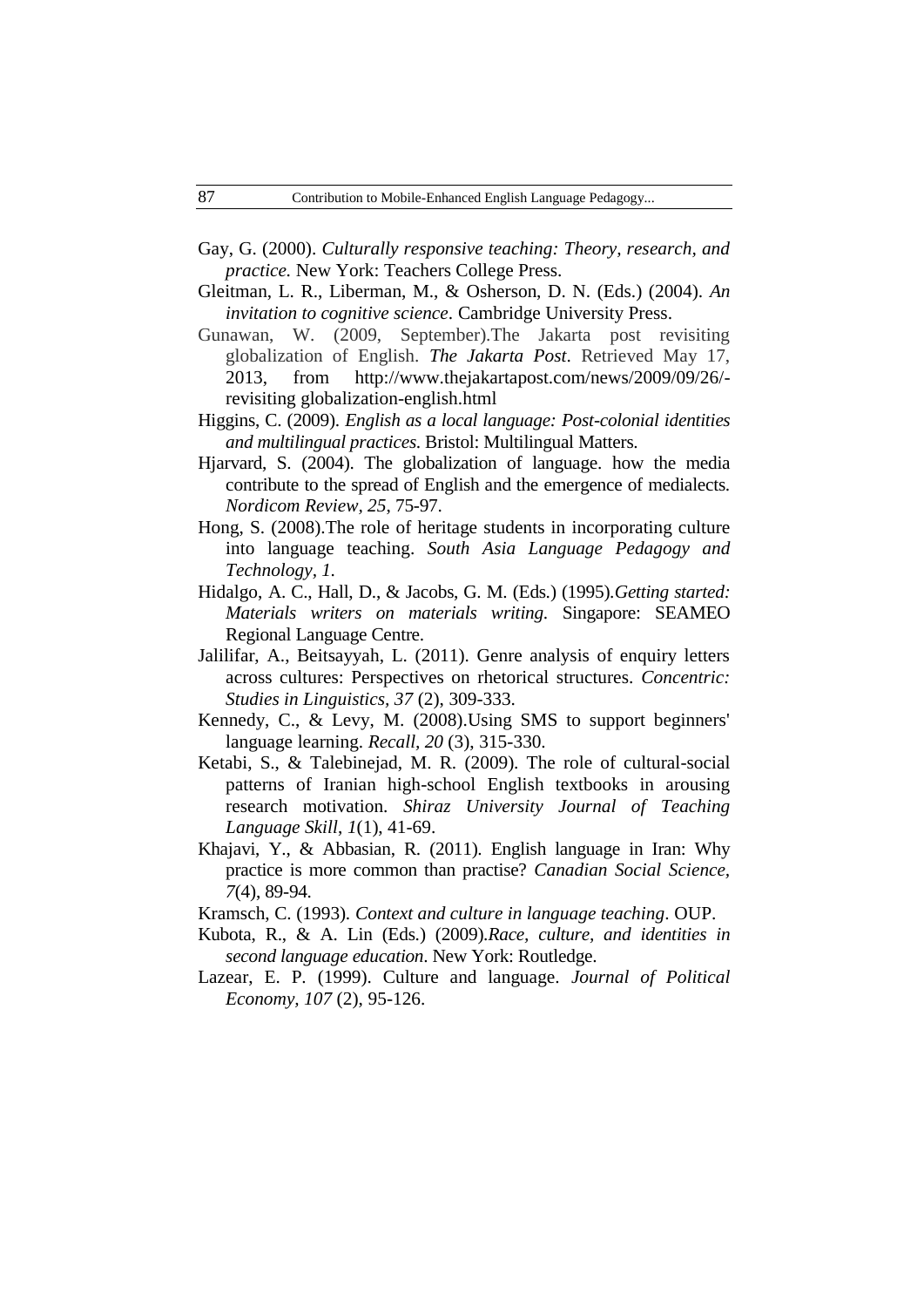- Li, Z. (2002). Cultural globalization and the reconstruction of modern Chinese culture. *Nankai University Journal, 5*(4), 23-38.
- Lin, A. (Ed.). (2008). *Problematizing identity.* New York: Lawrence Erlbaum.
- Morris, M. (2009).*Inter-Asian banality, and education*. Tokyo University of Foreign Studies, Japan, Inter-Asia Cultural Studies.
- Nyiri, K. (Ed.) (2009). *Mobil communication and ethics of social networking*. Vienna: PassagenVerlag.
- Peltzman, A. (2013, March 6). Achieve and education first release common core state standards tool to assist states in implementing the CCSS.*PARCC.* Retrieved September 16, 2013 from, http://www.parcconline.org
- Rebecca, C., & McKinlay, E. (2012). A Space for the Possible: Globalization and English Language Learning for Tibetan Students in China. *Asian Highlands Perspectives, 21*, 7-32.
- Regalado, G. A. E. (Ed.) (2008). *Dialogos: Forum Universal de lasculturas. Lenguaje, cultura Y educacion.* Busqueda de libros: Fondo Editorial de Nuevo León
- Slover, L. (2012, March 6). States to launch 'IT readiness' tool for common assessments. *eSchool News*. Retrieved September 26, 2013, from http://www.eschoolnews.com
- Sutton, M. (2008). Knowledge citizenship for active informed citizenship. *South African Journal of Information Management, 10*(4), 1-5.
- Tamimi, A. A., Shuib, M. (2009).*Journal of Language Studies, 9*(2), 29- 55.
- Traxler, J. (2007). Defining, discussing, and evaluating mobile learning. *International Review of Research in Open and Distance Learning, 8*(2), 1-12.
- UNESCO (2009). *[UNESCO world report 2: Investing in cultural](http://unesdoc.unesco.org/images/0018/001852/185202e.pdf)  [diversity and intercultural dialogue](http://unesdoc.unesco.org/images/0018/001852/185202e.pdf)*. Paris: UNESCO Publishing.
- vanLier. L. (1988). The classroom and the language learner. *Studies in Second Language Acquisition, 11*, 349-350.
- Wang, L. (2003). Switching to first language among writers with differing second-language proficiency. *Journal of Second Language Writing*, *12*, 347–375.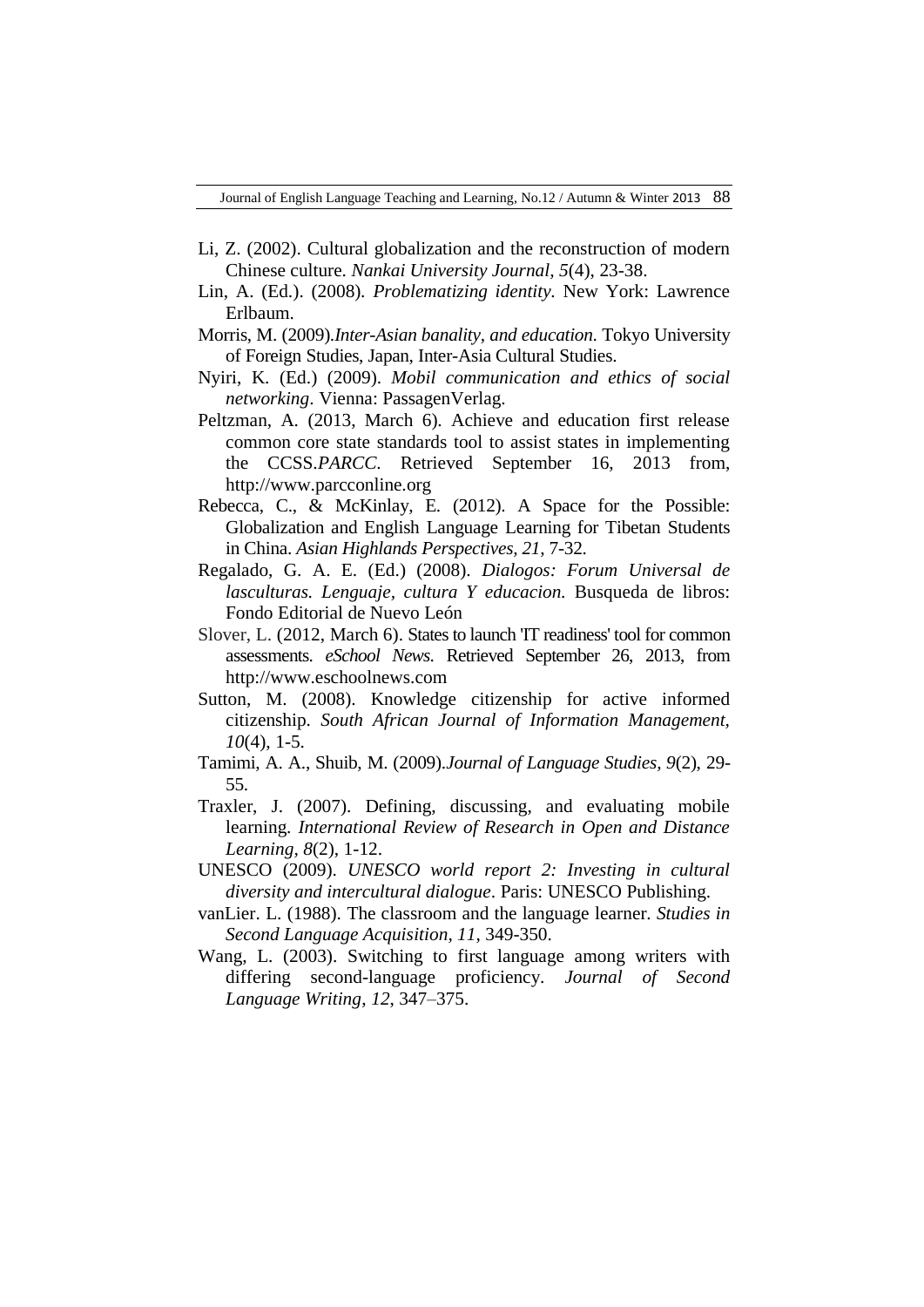- Whalen, K., & Menard, N. (1995). L1 and L2 writers' strategic and linguistic knowledge: A model of multiple-level discourse processing. *Language Learning*, *45*, 381–418.
- Widdowson, H. G. (1980). *Explorations in applied linguistics*. Oxford University Press.
- Witt, J. (2000). English as a global language: the case of the European Union.*EESE, 11*. Retrieved May 25, 2013, from http://webdoc.gwdg.de
- Woodall, B. R. (2002). Language-switching: Using the first language while writing in a second. *Journal of Second Language Writing, 11*, 7–28.
- Yu, K. (2008). The developmental logic of Chinese culture under modernization and globalization. *Boundary 2, 35*(2), 157-182.
- Zarei, G. R., & Amir yousefi, M. A study of L2 composing task: An analysis of conceptual and linguistic activities and text quality. *Social and Behavioral Sciences, 30*, 437-441.
- Zughoul, M. (2003).Globalization and EFL/ESL pedagogy in the Arab world. *Journal of Language & Learning, 1*(2), 106-146.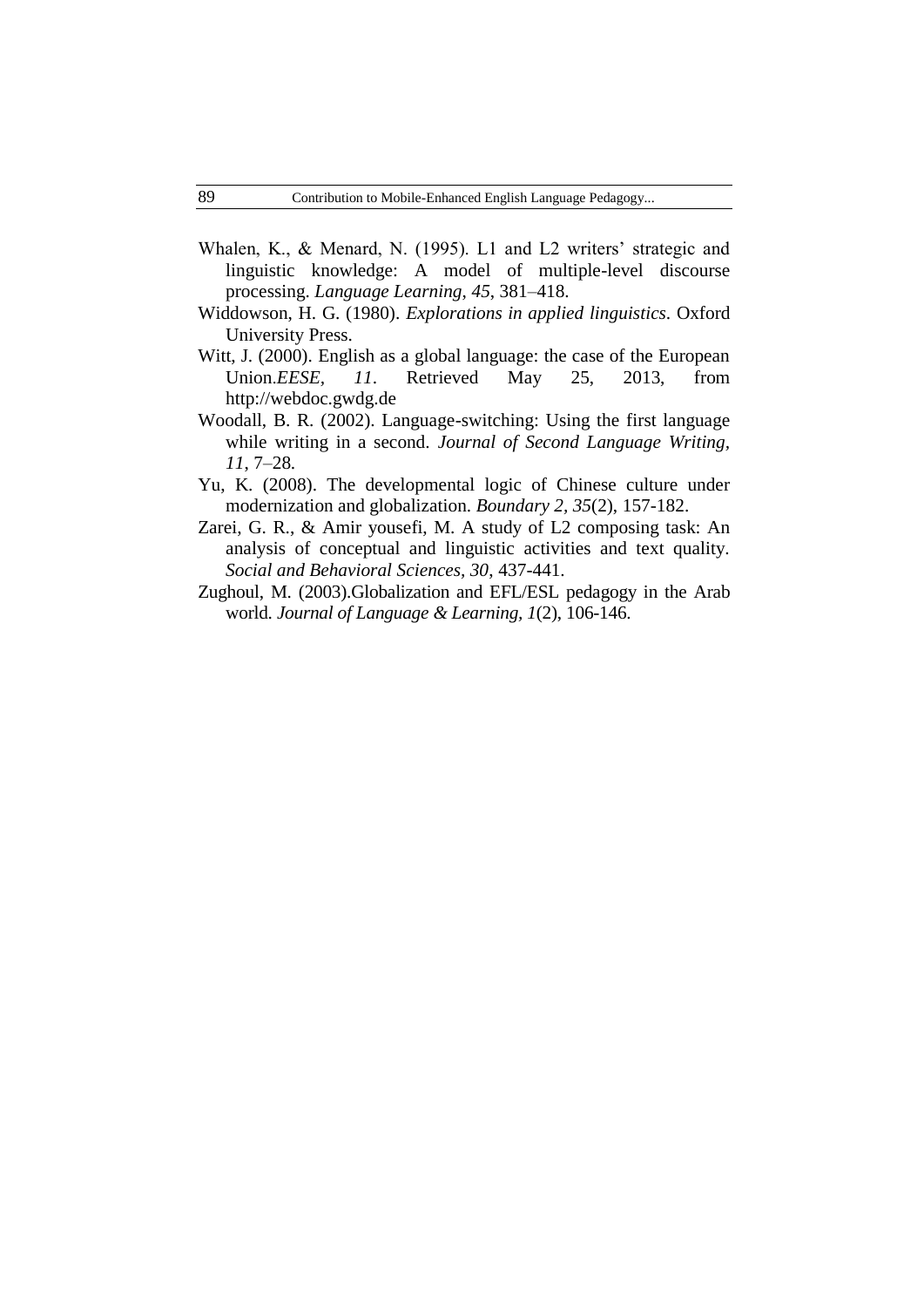## **Appendix A**

#### In the Name of God

# **Questionnaire for Teaching English as a Foreign Language through Mobile to Iranian Students**

Dear students,

This questionnaire investigates the role of mobile technology – as a prominent component of the new media field – in teaching English to Iranian learners. In order to prepare and develop educational content fit for this kind of technology, we examine the effects of culture, society, native language, gender, age and demography of Iranian learners. Questions in this regard will be sent to you via short texting. As soon as you get any question send the answer via the same channel to the SMS system.

All the best,

Saeed Khazaie (saeed.khazaie@gmail.com)

| Level of education:<br>Age:<br>Gender:  Email address (optional):  City you study in: | <b>Number of family members:</b>                                                                                                 |
|---------------------------------------------------------------------------------------|----------------------------------------------------------------------------------------------------------------------------------|
| Section A:<br>1)<br>communication technologies?                                       | In your opinion, which English language skills can be taught through mobile                                                      |
| availability of educational content at any time and any place, what kind of           | considering the constrained and considering the<br>program for learning English through mobile communication do you find useful? |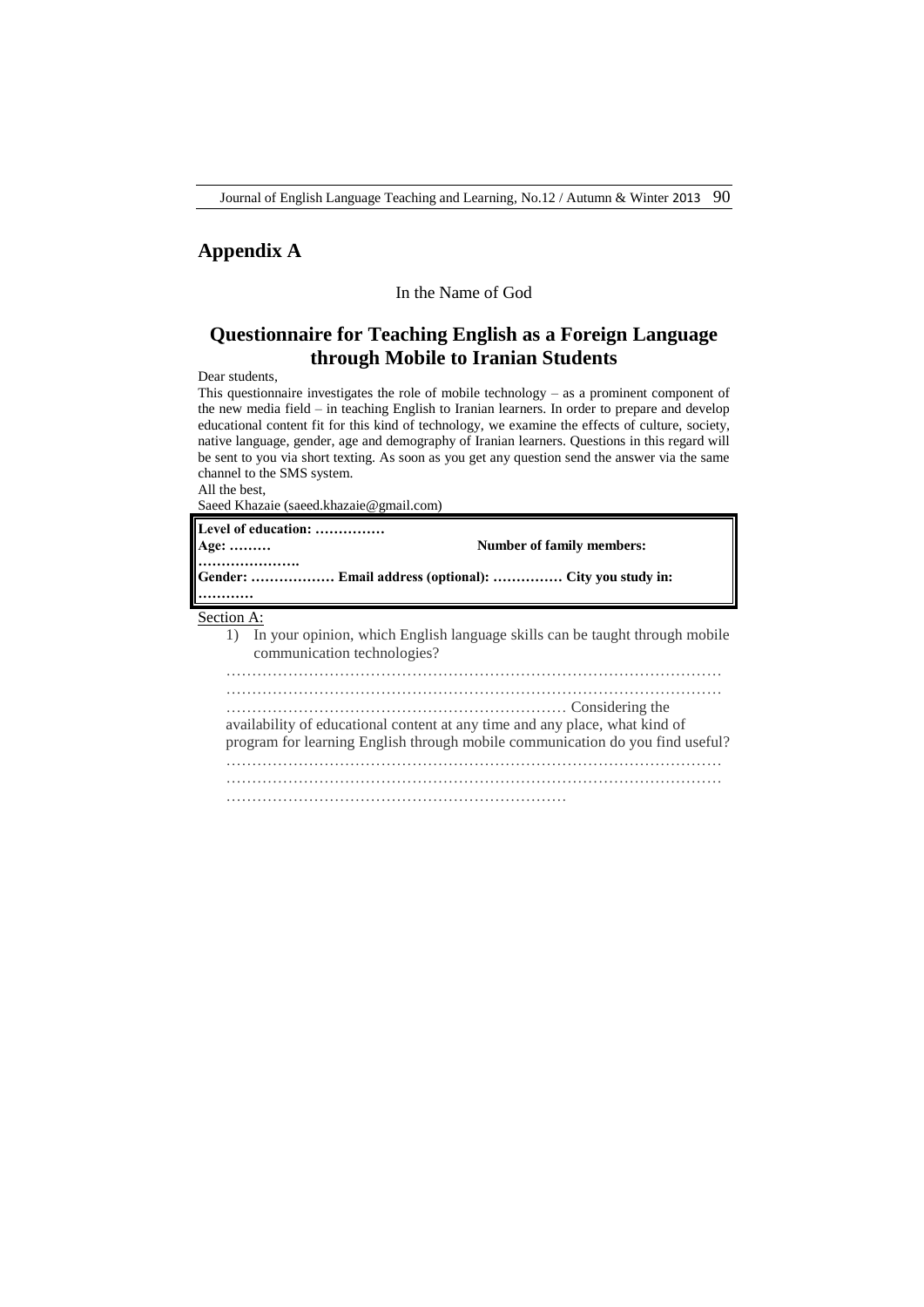# Section B:

| R              |                                                                                                                                        | I agree completely | $_{\rm age}$ | view on the<br>matter<br>ż | disagree | I disagree completely |
|----------------|----------------------------------------------------------------------------------------------------------------------------------------|--------------------|--------------|----------------------------|----------|-----------------------|
|                | Mobile communication allows me to always be available for my family.                                                                   |                    |              |                            |          |                       |
| $\overline{c}$ | Having a cellphone allows me to stay informed about my family when I am not at home.                                                   |                    |              |                            |          |                       |
| 3              | I feel safe having a cellphone.                                                                                                        |                    |              |                            |          |                       |
| $\overline{4}$ | Can the phone every time I'm in touch with my friends.                                                                                 |                    |              |                            |          |                       |
| 5              | At any time and any place, I can send jokes, set meetings, and send interesting messages.                                              |                    |              |                            |          |                       |
| 6              | If I can't talk face to face. I send it via SMS.                                                                                       |                    |              |                            |          |                       |
| $\overline{7}$ | I feel my family manage my daily affairs with cellphones.                                                                              |                    |              |                            |          |                       |
| 8              | I enjoy that I can use my phone to call, write short texting, play games, and take photos                                              |                    |              |                            |          |                       |
| 9              | Having a cellphone is part of my social character.                                                                                     |                    |              |                            |          |                       |
| 10             | I find the benefits of nonformal education outside of the classroom very useful.                                                       |                    |              |                            |          |                       |
| 11             | Learning English through mobile communications can be an alternative to traditional education.                                         |                    |              |                            |          |                       |
| 12             | The similarity between native culture and English culture helps in learning English as a foreign language.                             |                    |              |                            |          |                       |
| 13             | The similarity of them other language to the English language helps in learning English.                                               |                    |              |                            |          |                       |
| 14             | The age of learners learning English as a foreign language is important.                                                               |                    |              |                            |          |                       |
| 15             | Learners' gender in learning English as a foreign language is important.                                                               |                    |              |                            |          |                       |
| 16             | Teaching English as a foreign language through the mobile communication is effective for people having<br>different linguistic levels. |                    |              |                            |          |                       |
| 17             | Teaching English as a foreign language through the mobile communication is effective in spreading and<br>promoting Islam.              |                    |              |                            |          |                       |

# Section C:

| R             |                                                                                                        | t<br>Elect<br>Very | ₫ | sometimes | little<br>$\alpha$ | little<br>very |
|---------------|--------------------------------------------------------------------------------------------------------|--------------------|---|-----------|--------------------|----------------|
|               | How much do you like to spend time with a crowd?                                                       |                    |   |           |                    |                |
| 2             | When you learn something while with you are with friends how much better do<br>you think you learn it? |                    |   |           |                    |                |
| $\mathcal{L}$ | How much better do you learn when with friends?                                                        |                    |   |           |                    |                |
| 4             | When you want to study for exams how inclined are you to do it with<br>classmates?                     |                    |   |           |                    |                |